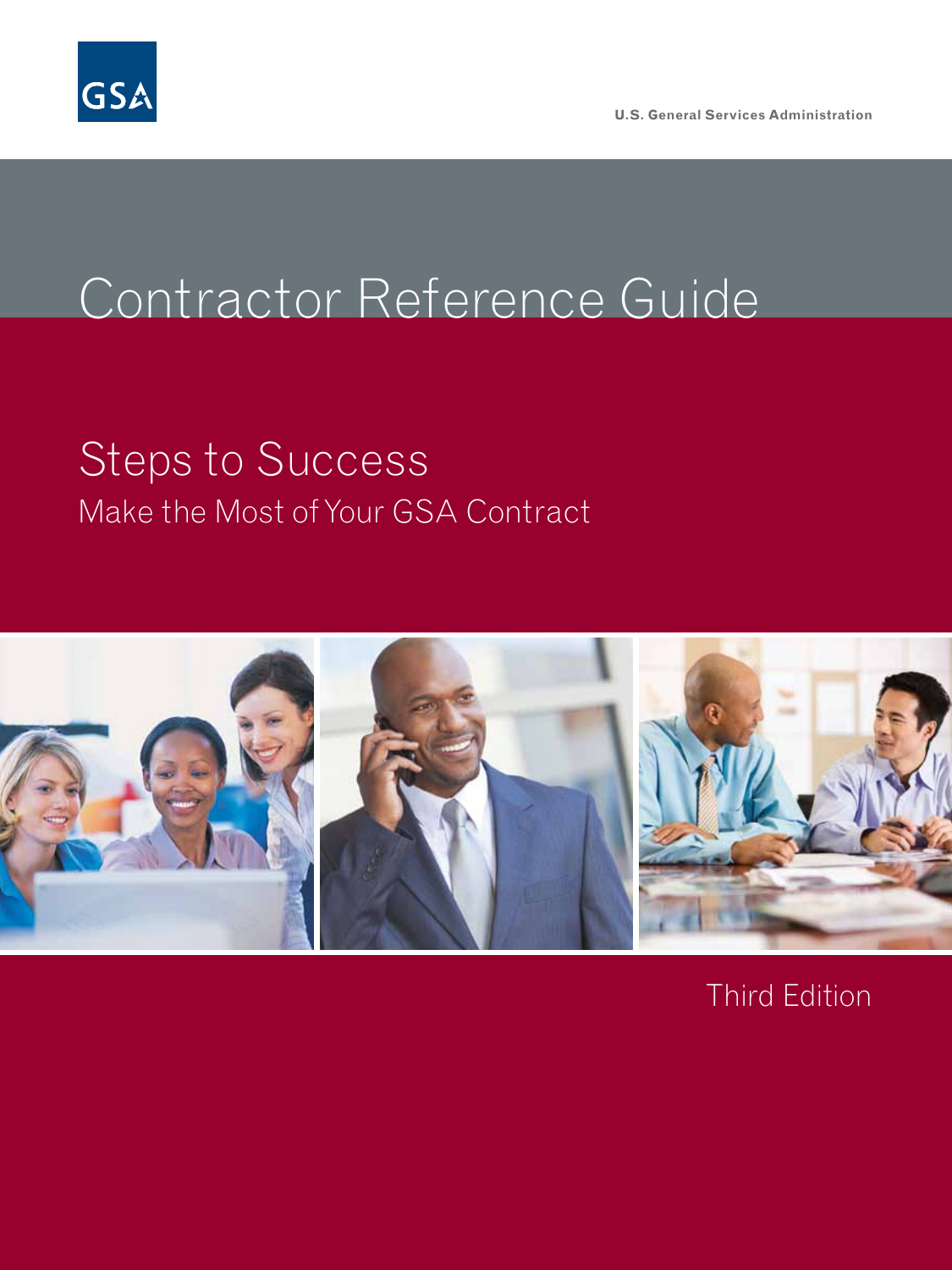### Step One

| Understanding Contract Requirements 4      |  |
|--------------------------------------------|--|
| Identifying Your Terms and Conditions 4    |  |
|                                            |  |
|                                            |  |
|                                            |  |
| Electronic Payment of the Industrial       |  |
|                                            |  |
| Being Environmentally Sustainable "Green"7 |  |
|                                            |  |
| Subcontracting Plans and the Electronic    |  |

| Who You Need to Know in GSA               |  |
|-------------------------------------------|--|
|                                           |  |
|                                           |  |
|                                           |  |
|                                           |  |
|                                           |  |
| After the Review: Contractor Report Card3 |  |

### Step Two

### Step Three

| <b>Keeping Your Contract Current </b>   |
|-----------------------------------------|
|                                         |
|                                         |
| Administrative Changes to Your Contract |
| Company Name Changes and Novations      |
| Price Adjustments and Adding New Items  |
| When GSA Requests Changes (Mass Mods).  |
| Canceling Your Contract                 |
|                                         |

**Keeping Your Contract Current ...........................10** eMod ............................................................................... 10 Digital Certificates ......................................................... 10 Administrative Changes to Your Contract ..................... 11 Company Name Changes and Novations ...................... 11 Price Adjustments and Adding New Items.................... 12 When GSA Requests Changes (Mass Mods)................. 12 Canceling Your Contract................................................. 13

### Step Four

| Eligible Organizations to Use GSA             |  |
|-----------------------------------------------|--|
|                                               |  |
|                                               |  |
|                                               |  |
|                                               |  |
|                                               |  |
|                                               |  |
| Find Government Customers with                |  |
| Promote Your Identity as a MAS Contractor  18 |  |
| Government Advertising Opportunities 18       |  |
| GSA MAS Contractor Team Arrangement (CTA) 18  |  |
|                                               |  |
|                                               |  |

## Step Five

| Working With Government Agencies20                                                    |  |
|---------------------------------------------------------------------------------------|--|
|                                                                                       |  |
|                                                                                       |  |
|                                                                                       |  |
| Establishing a Merchant Account for the<br>Governmentwide Commercial Purchase Card 22 |  |

### Step Six

| eLibrary: A Valuable Online       |  |
|-----------------------------------|--|
| Educate Your Personnel About Your |  |
| New Contractor Orientation        |  |
|                                   |  |
|                                   |  |
|                                   |  |
|                                   |  |
|                                   |  |

**Notes .................................................................28**

|  |  |  |  |  |  |  |  | . 2 |  |
|--|--|--|--|--|--|--|--|-----|--|
|  |  |  |  |  |  |  |  | . 2 |  |
|  |  |  |  |  |  |  |  | . 2 |  |
|  |  |  |  |  |  |  |  | . 2 |  |
|  |  |  |  |  |  |  |  | . 2 |  |
|  |  |  |  |  |  |  |  | 3   |  |
|  |  |  |  |  |  |  |  |     |  |

# Steps to Success

Welcome and congratulations on becoming part of the GSA Multiple Award Schedules (MAS) team! As our partner, there are many steps you will need to follow to be successful. To make the process a little easier for you, we have compiled this guide. In the subsequent pages, we will show you how to:

- Prepare for a GSA Industrial Operations Analyst (IOA) on-site Contractor Assistance Visit (CAV)
- Create, distribute and update your price list
- Participate in GSA*Advantage!*® and eBuy
- Market your company to targeted government customers
- Report sales and remit the Industrial Funding Fee (IFF)
- Keep your contract current through contract modifications
- Comply with scope, environmental and Trade Agreements Act (TAA) requirements
- Use available training sources provided by GSA
- Be a quality GSA MAS partner

For complete details, we encourage you to review and completely familiarize yourself with your contract.

Now that you've invested considerable time and resources to establish your relationship with GSA, we will help you make the most of it. As GSA's "face" to the customer, you are our partner in meeting the needs of our mutual customers, and your success is paramount.

The GSA MAS program is the premier government acquisition program that mirrors commercial buying practices. It is the fastest, easiest and most effective contracting vehicle, designed to help customer agencies comply with all rules and regulations for buying products and services the right way.

Do you have what it takes to succeed? Are you prepared to be an outstanding GSA MAS partner? With 19,000 plus contracts in place – and more being added every day – GSA vendor competition is stiff. Now that you are partnered with GSA, we are in this together and absolute success is our mutual goal! As a MAS contractor, you join GSA in dedicated service to our customers. To promote this relationship and your success, GSA presents this step-by-step guide to help you reach the top.



# Table of **Contents**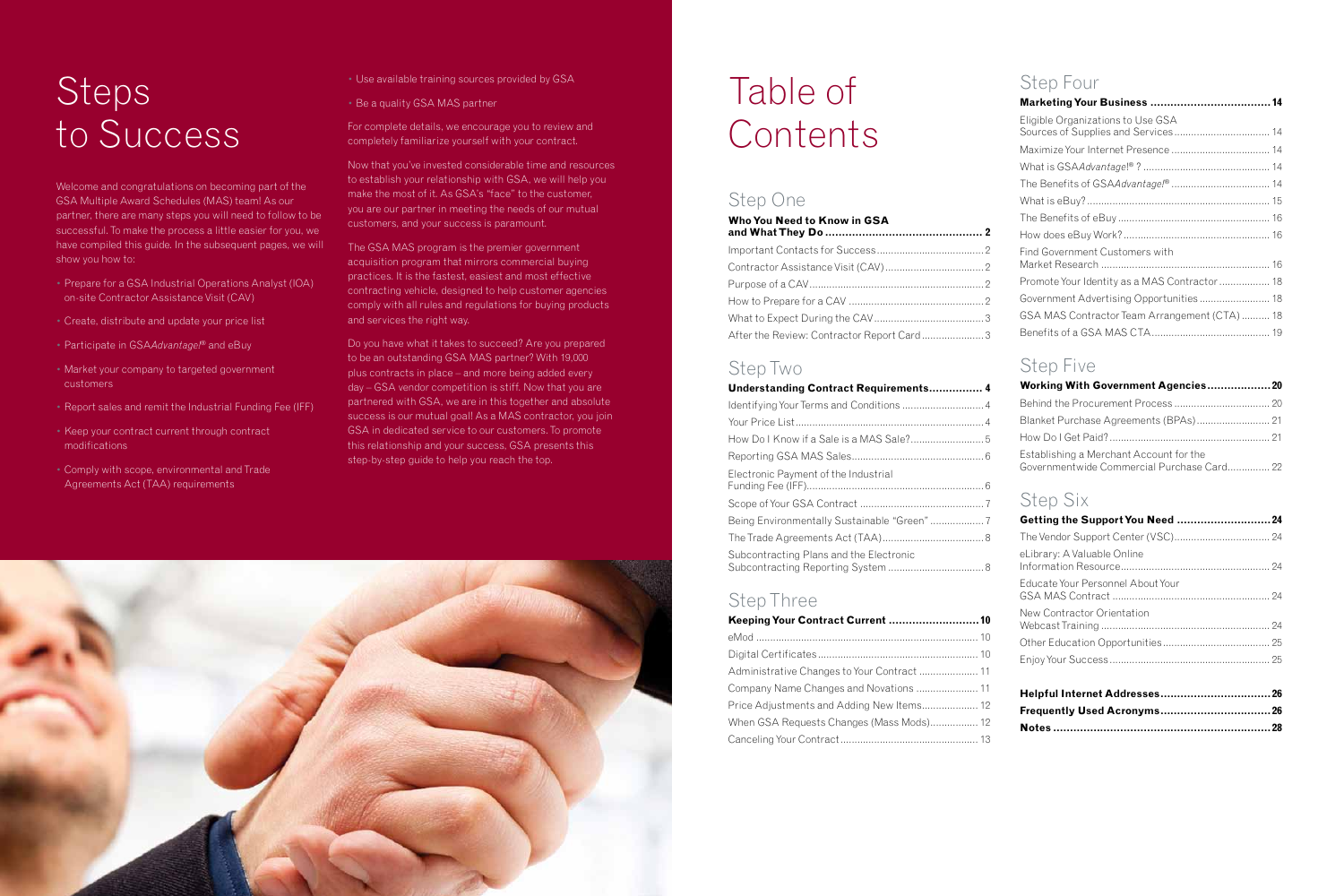It is also important for all applicable personnel to be in attendance during the CAV. This could mean personnel from sales, marketing, accounting and/or shipping (basically anyone that has a role, large or small, in handling MAS orders).

Prior to the visit, the IOA may request that you send your company's sales data in an electronic format before the CAV. Agreeing to do this will allow the IOA to review and sample your sales data prior to the CAV, possibly reducing the amount of time the IOA will need to be at your facility. Please remember that sending your sales data prior to the CAV is optional and not a contractual requirement.

#### What to Expect During the CAV

On the day of the CAV review, the IOA will have many questions pertaining to your company's MAS contract and the internal processes you've implemented to manage the contract successfully. These processes could include, but are not limited to:

- Sales tracking system
- Trade Agreements Act compliance
- Basis of Award customer discount monitoring
- Environmental compliance

Once the IOA has a good working knowledge of your company's processes, he or she will review and select a sample of orders from your sales data. Both GSA and non-GSA orders will be sampled and reviewed in order to ensure that your sales tracking system is allowing you to report all eligible GSA orders at the end of every calendar quarter. Each GSA order will be reviewed to check for the following things:

- The correct GSA-approved pricing was extended to all GSA customers
- All of the items provided under the MAS contract correspond to an approved SIN
- All deliverables were provided within the contractually negotiated terms

#### After the Review: Contractor Report Card

Shortly after the completion of the CAV, your Administrative Contracting Officer (ACO) will provide you with a completed copy of your contractor Report Card (RC). The RC provides a "snapshot" of your firm's ability to meet important terms and conditions of your MAS contract at the time of the CAV. The RC's purpose is to identify areas where you are successful and areas where you need improvement in regards to processes and systems. The RC is not an evaluation of your current or past performance with the contract. A sample of the contractor RC can be viewed at the Vendor Support Center website at

**https://vsc.gsa.gov/reportcard/reportcard.pdf**.



## Step One

# Who You Need to Know in GSA and What They Do

Once you are awarded your contract, it is important to get to know the key people from GSA and what they do to assist you.

#### Important Contacts for Success

When you need advice or assistance, these are the people to contact:

- Your Procurement Contracting Officer (PCO) is the individual who negotiates and awards your contract and resolves most day-to-day contracting matters.
- Your Administrative Contracting Officer (ACO) is assigned after contract award. The ACO is responsible for the Industrial Funding Fee (IFF), sales reporting and other compliance issues, and can provide you with useful springboards to help you up the stairway to success!
- The Industrial Operations Analyst (IOA) visits your company to gather information to assist the ACO and PCO in evaluating your company's compliance with the terms and conditions of the contract. During the visit, the IOA will explain GSA's expectations, provide marketing information, review sales reporting and the fee-payment processes and provide useful information to help you better understand contract clauses. Results of the visit are shared in the form of the MAS-contractor Report Card (RC) issued by the ACO.

#### Contractor Assistance Visit (CAV)

As a MAS contract holder, you will be routinely visited by a GSA Industrial Operations Analyst (IOA) who will conduct a Contractor Assistance Visit (CAV). GSA's Examination of Records clause (Multiple Awards Schedule GSAR 552.215-71, July 2003) allows the IOA to review any MAS contractor's records to verify contractual compliance. At a minimum, two CAVs will be conducted during each five-year contract term. The CAV findings will assist the ACO with issuance of a Report Card (RC). You should expect to have a CAV conducted at the contract midterm point (during the third year) and again during the final contract year prior to expiration.

#### Purpose of a CAV

The CAV is not an audit. In fact, the purpose of the visit is to help you succeed as a MAS contractor. By verifying that you are in compliance with some of the critical clauses identified in your MAS contract, and making sure that you completely understand your responsibilities and GSA's expectations, we can achieve a mutually beneficial relationship.

#### How to Prepare for a CAV

When it is time for the CAV, you will be contacted by an IOA by phone, e-mail or both. That initial contact will establish the time and date of the CAV and will also address the IOA's goals for the CAV. The IOA will also identify what documentation you will need to have readily available and organized for the CAV to be completed efficiently and effectively.

The following are some examples of the types of documentation that may be necessary during the CAV:

- The original MAS contract, including the Final Proposal Revision
- All approved modifications and price lists
- Any Blanket Purchase Agreements (BPAs) awarded against your MAS contract
- Letters-of-supply and country-of-origin information
- Listing of all GSA-authorized dealers
- Documented sales tracking system standard operating procedures (SOP)
- GSA and non-GSA quotes/proposals, invoices and statements of work

#### **TIP:**

Find the contact information for the:

- PCO Your eLibrary profile
- ACO "ACO Locator" on the Vendor Support Center website
- IOA Contacting your PCO or ACO

### **NOTE:**

Remember, the CAV is a great time to discuss any questions or concerns you may have regarding your MAS contract. Use the visit to your benefit, and remember that we are here to help.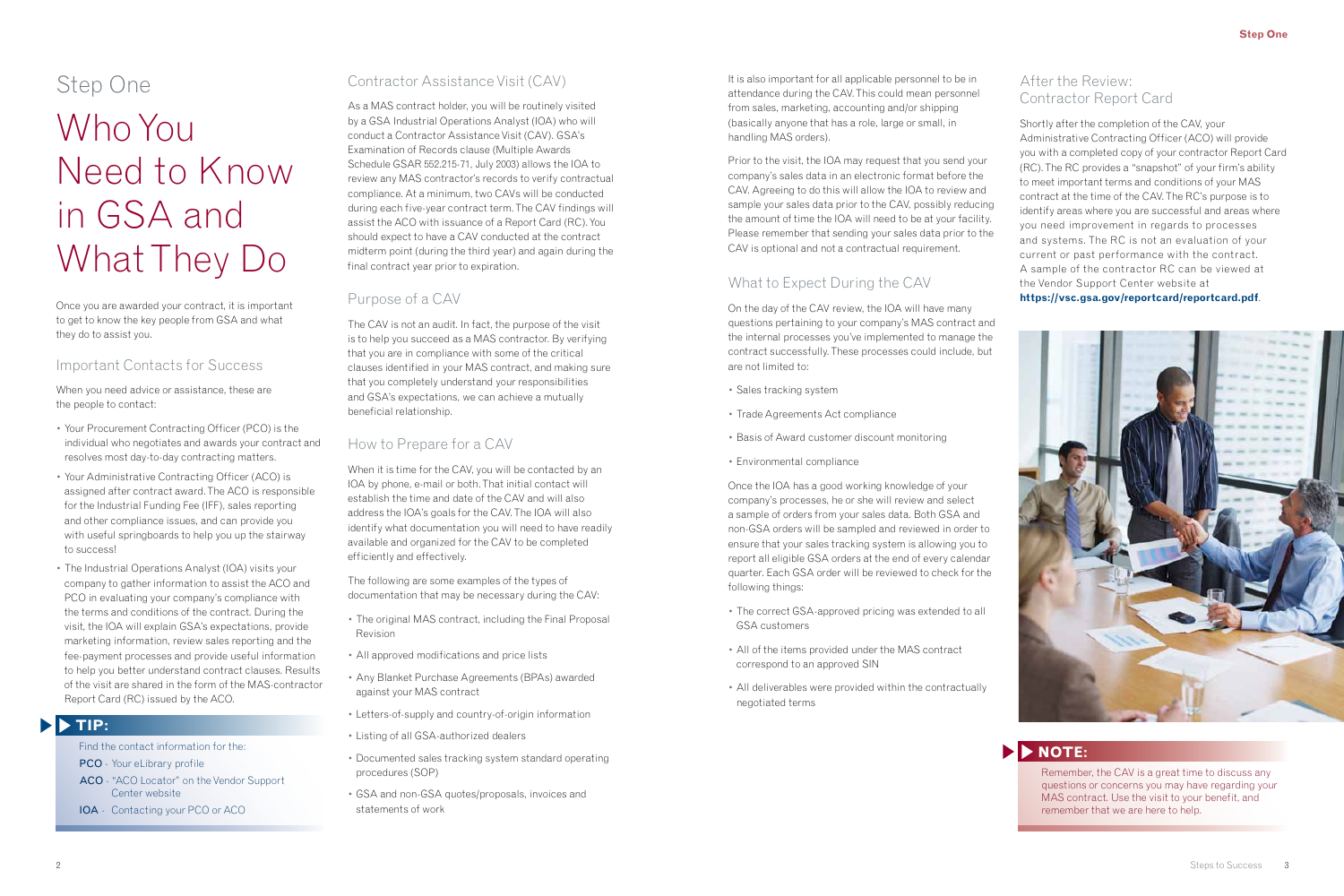Make sure your price list addresses all of these required items, even if they don't apply to your contract (in which case, indicate N/A or non-applicable on those portions of the price list that don't apply). The standard format helps our customers to make distinctions when comparing numerous price lists, so you will want yours to be as accurate and complete as possible. This does not mean that your price list has to be generic or dull. On the contrary, it's an excellent opportunity to market your business and stand out from the crowd. Most importantly, make your price list easy for the customer to understand and use.

### How Do I Know If a Sale is a MAS Sale?

One of the most common questions about sales is how to recognize whether or not the sale is a MAS sale. You should give your GSA contract the widest publicity possible whenever federal agencies call for information about your products and services. You should encourage all federal customers to use your MAS contract whenever they place new or renewal orders. That is why you have a contract with GSA: to make it easier for agencies to meet their needs in the most efficient and economic manner. Any one or more of the following may indicate that a sale is a MAS sale:

- Product or service is on your GSA contract
- GSA contract number is stated on the purchase order or task order
- Ordering information and terms are the same as your GSA contract
- Customer made contact with you through GSA*Advantage!*® or eBuy
- Customer pays with the governmentwide commercial purchase card
- Pricing is at or below the MAS price
- Order is above the micro-purchase level and there is no indication of any other procurement vehicle being used

The bottom line is, when a government order fits within the MAS contract parameters, the order should be considered a MAS sale unless the ordering agency indicates otherwise. By "contract parameters," we mean the product is on the MAS contract, the ordering organization is authorized to use the MAS contract, the ordering procedure used is consistent with the MAS price list, the Schedule delivery terms are used and there is no evidence of any other contracting vehicle being used by the contracting office. If you have questions or need further clarification, please talk to your ACO.



## Step Two

# Understanding **Contract** Requirements

### Identifying Your Terms and Conditions

**Unsure of what your contract requirements are? Here are some great resources:** Your contract

Your price list is your initial "face" to the customer. Make sure that it's user-friendly and entices the customer to do business with you. Your price list must include the terms and conditions that were identified, reviewed and negotiated prior to your contract award. You may only include those items and terms and conditions that were awarded.

Within 30 days of your contract award, be sure to send two copies of the contract price list to your GSA Procurement Contracting Officer (PCO). Please contact your PCO regarding what format your price lists should be in (i.e. paper or electronic). For additional information on the requirements for updating and distributing your price list after modifications, please refer to Clause 552.243-72 of your contract.

Additionally, if you are a contractor with participating dealers, those dealers must also comply with the terms and conditions of your contract.

#### Your Price List

While the ink on your contract begins to dry, you should immediately turn your attention to marketing your new contract! GSA's strength lies in identifying customer needs and supplying those needs through our Industry Partners. Your contract price list is a "catalog" that lists the items you have been awarded and identifies the terms and conditions of your contract. Ordering agencies use this information when procuring from the GSA MAS program. Our surveys have shown customers seek "best value" when buying products and/or services, so you should focus on this to succeed. Your price list plays an important role as authorized procurement officials use price lists to make comparisons of MAS contracts. Because our customers rely on them, it is mandatory that your price list is in accordance with clause I-FSS-600, Contract Price Lists. This clause in your contract provides the required format for completing a price list. To remain in compliance with I-FSS-600 requirements, your price list must contain the following:

- Cover page
- Contract items awarded and associated pricing
- Labor categories and descriptions
- Maximum/minimum order provisions
- Geographic coverage (delivery area)
- Points of production
- Discounts from the list prices or statement of net prices
- Volume discounts
- Prompt-payment terms
- Acceptance of the governmentwide commercial purchase card
- Foreign items offered
- Delivery terms
- Expedited delivery

Please review Clause I-FSS-600 for detailed information on contract price lists.

#### **TIP:**

Your PCO, ACO or IOA

The Vendor Support Center

#### **NOTE:**

Look to Clause 552.232-83 for more details on participating dealers and billing responsibilities

#### **NOTE:**

It is important to maintain supporting documentation of all MAS sales in your company records. The easiest and most direct way is to make sure the GSA contract number is stated on those files and records.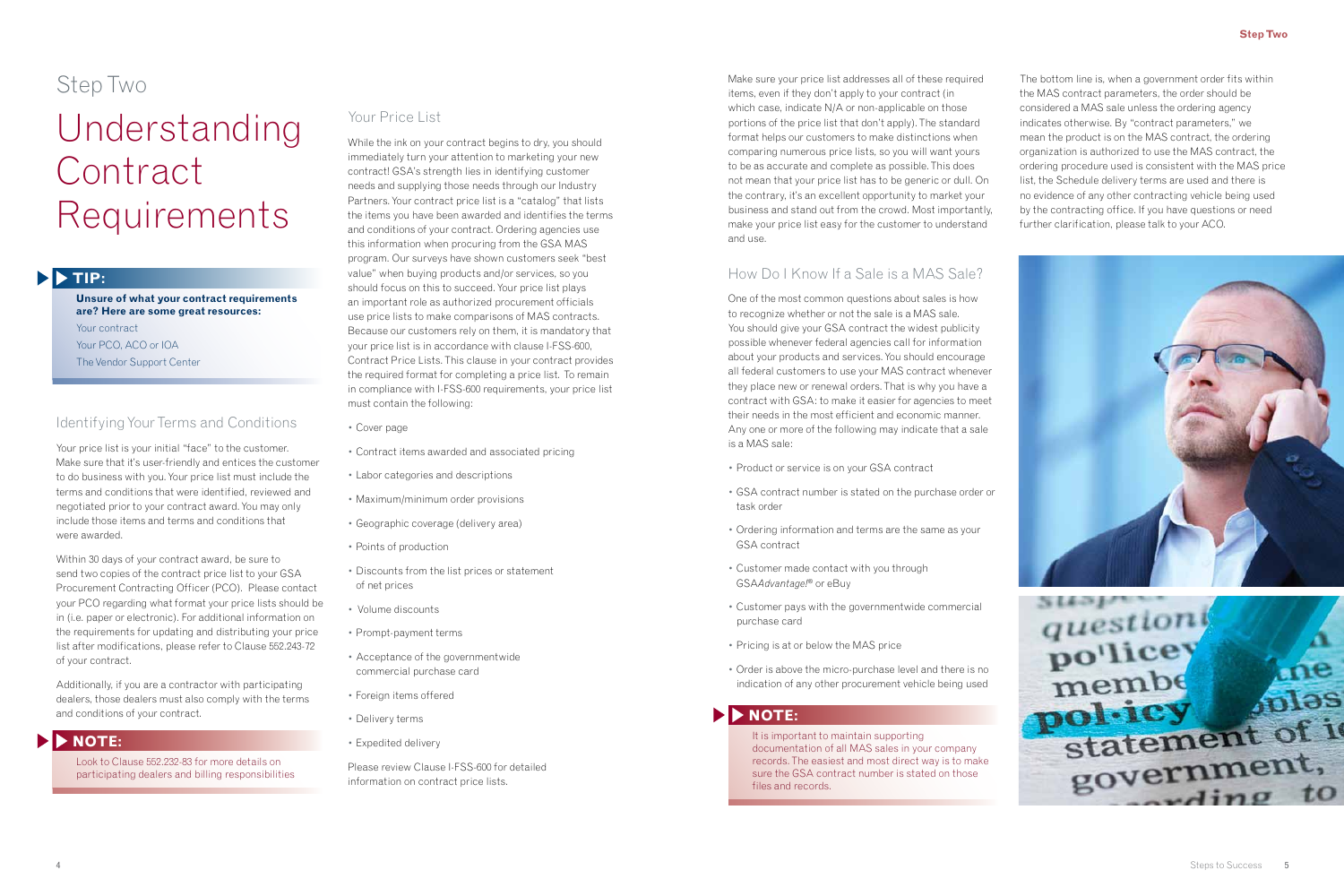#### Scope of Your GSA Contract

Another subject receiving a lot of interest and oversight is "scope of contract." This refers to your contract's proper use. Your company may only provide those specific products and services that GSA authorized for sale under the contract. Specifically, the items your company provides must fall within the description of the Special Item Numbers (SINs) that GSA awarded under the contract.

Proper scope of contract is important to both you and GSA. You are required by GSA to sell only those products and services awarded to you under the contract. This helps ensure the integrity of the MAS program and protect our contractors from any unintended consequences.

Products and services not part your MAS contract are not allowed to be represented as being on the contract. Your company must identify open-market, or non-contract items, on quotations to the customer. Agency purchase orders should clearly identify open-market items by line item. If there are Other Direct Cost (ODCs) items you are selling to your customer and they are not on your MAS contract, you must also identify them as non-contract items.

During a CAV, the IOA will review your Statements of Work and points of supply, and compare them to the MAS awarded SINs, to determine if they are within the scope of your contract.

There are ways to sell non-contract products and services and still ensure staying within the scope of your contract. Two of these ways are "Contractor Team Arrangements" and "Modifications." You can learn about "Contractor Team Arrangements" in Step 4 of this brochure, and there is information about modifications in Step 3 of this brochure. You may want to review the information about Contractor Team Arrangements and modifications, because they are both very important to the success of your GSA contract.

#### Being Environmentally Sustainable "Green"

Acquiring environmentally sustainable products and reducing Greenhouse Gas (GHG) emissions is the official policy of the federal government. Executive Order (E.O.) 13514 requires federal agencies to increase environmental purchasing. In order to meet this requirement, customers are increasingly demanding "green" products, and GSA

is committed to meeting this agency need. As GSA's Industry Partner, you can play a critical role in providing customer agencies with the environmental products they require.

Environmental, "sustainable" or "green" products are those that are energy-efficient, water-efficient, biobased, environmentally preferable, non-ozone depleting, contain recycled content and are non-toxic or less-toxic alternative. The Environmental Protection Agency (EPA), Department of Energy and Department of Agriculture designate the products the federal government considers to be "green" for the purpose of procurement. GSA's "Green Products Compilation" compiles these categories of designated green products; you can find this information at **www.gsa.gov/portal/content/198257**.



GSA uses symbols to identify environmentally sustainable products on GSA*Advantage!*®

Customers using GSA*Advantage!*® can easily find products that meet their sustainability requirements by searching for products with these symbols. Your role in this process is to accurately identify the environmental products you offer in GSA*Advantage!*®. Accurate identification of environmental products is a contract requirement, but it is also a marketing opportunity since the environmental symbols in GSA*Advantage!*® are how

#### Reporting GSA MAS Sales

Reporting your GSA sales is a critical element in the success of our relationship. Sales reports must be submitted, and fees must be remitted, quarterly. If no MAS sales orders have been placed or payments received (depending on whether you have chosen to report sales based on payment date, order date, invoice date, etc.) on your contract for the quarter, you are still responsible for filing the sales report by entering zeros. You should maintain a consistent accounting method for sales reporting, based on your established commercial accounting practices. Quarterly sales reports and IFF remittances are due by January 30, April 30, July 30 and October 30 of each year. (Sales reported after the thirtieth day of these months are considered late.) All GSA MAS contracts require sales to be reported via **https://72a.gsa.gov.**

Keep in mind that reporting your sales on time is a critical part of maintaining compliance with the terms and conditions of your contract. Your timeliness will have an impact on your contractor report card (issued by the ACO after the IOA has conducted a CAV), so it is important to make sure that you report sales on time.

#### Electronic Payment of the Industrial Funding Fee (IFF)

Paying electronically via **https://72a.gsa.gov** is the most efficient and easiest way to remit the Industrial Funding Fee (IFF). It provides you with the option of paying online via credit card or electronic check (direct debit). Paying online benefits both you and GSA by eliminating the expense of processing paper checks, the delays inherent in sending checks through the mail, and the need for postpayment research due to lost checks, incorrect payment amounts and incorrect allocation of payments to the proper contract and report period.

After reporting your sales, you will be given two choices: "Pay Online Now" and "Pay Online Later." If you are ready to pay after you've reported your sales and you have your bank account or credit card information ready, just click "Pay Online Now." Enter the appropriate information and you're finished. It's as simple as that!

If you are not ready to pay, or if someone else in your company handles payments, click "Pay Online Later." Using this option will save the sales you just reported and will allow you (or another representative from your company) to return to the website to pay at a later time.

If you did not select either of these options or if the total IFF due does not equal the IFF for the quarter (which could be caused by a prior sales adjustment), the payment can still be submitted electronically. Just return to the main menu page and click on "Make a Payment," then enter the exact dollar amount owed and follow the instructions.

Always remember that IFF payments are due within 30 days after the end of the quarter. Save yourself time and money and give electronic payment a try. For more information to report sales and pay IFF online, go to **https://72a.gsa.gov**.

If you do choose to pay via check, it is vitally important that you provide proper identification of the IFF payment to ensure that credit is given to the proper GSA contract, including the following information:

- Contract number(s)
- Report amount(s)
- Report period(s)

If your payment is for more than one contract and/or for multiple report periods, be sure you include the specific amount to be allocated to each report period and each contract number on the check.

Just like reporting your sales on time is critical for maintaining compliance with the terms and conditions of your contract, paying the correct amount of IFF on time is also very important. Note that your timeliness will be reflected in the contractor report card issued by the ACO after the CAV.

#### **NOTE:**

Look to Clause 552.238-74 for more information and instructions regarding Contractor's Report of Sales and GSA Form 72A.

#### **NOTE:**

For additional information on electronic remittance, contact the Vendor Support Center (VSC) at **https://vsc.gsa.gov** or call (877) 495-4849. You can also contact the Administrative Contracting Officer (ACO) assigned to your contract.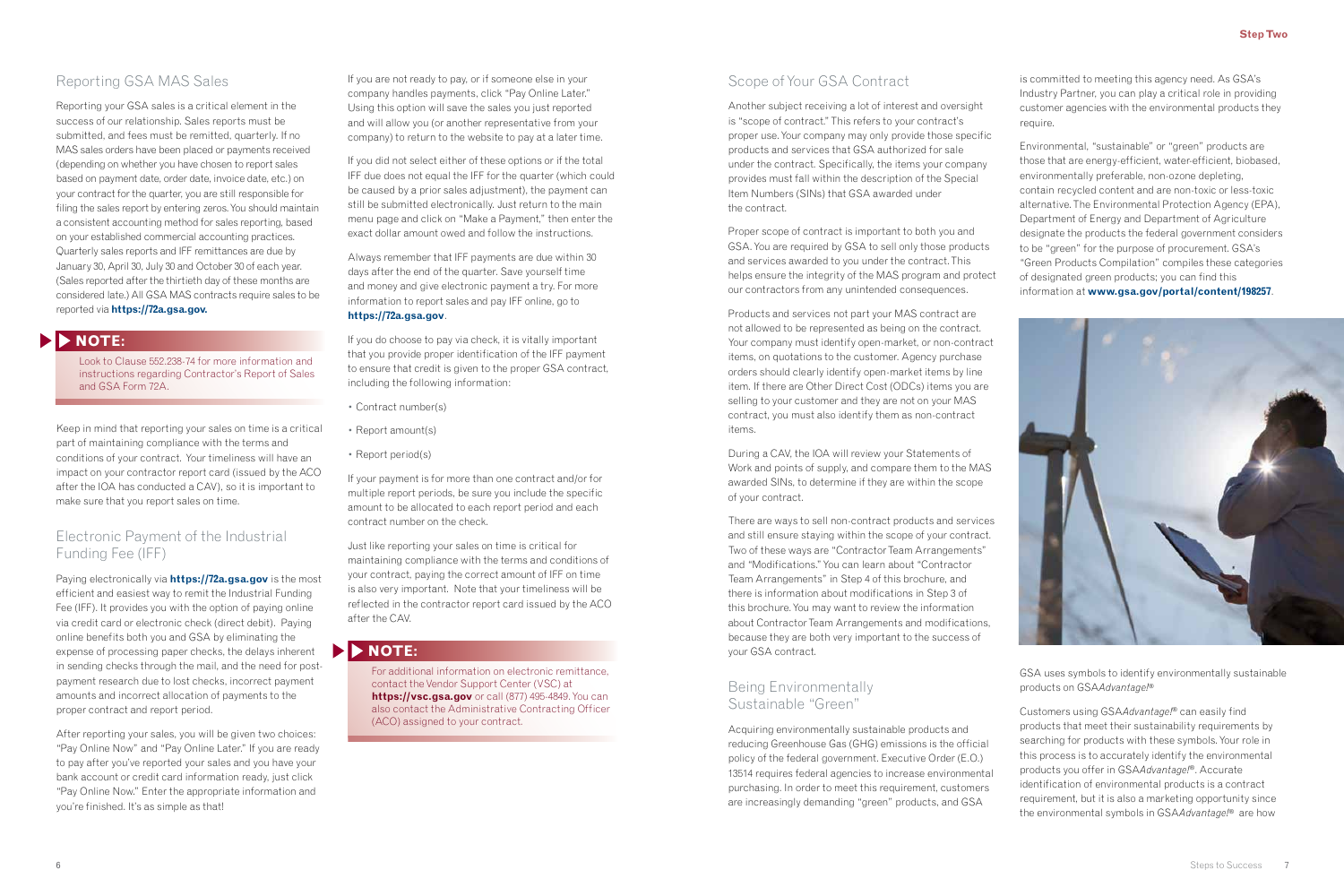If you are a small business, your contract will not include a plan. If you are a large business and your contract includes a plan, it will be either a "Commercial" or an "Individual" Plan. A "Commercial" Plan covers your company's fiscal year and applies to the entire production of commercial items sold by the company. You must negotiate a new Commercial Plan with GSA every year. An "Individual" Plan covers the entire contract period (usually five years and can include option periods), applies only to your GSA MAS contract and has goals that are based on your planned subcontracting specifically in support of your GSA contract.

You must report progress towards meeting the subcontracting goals in your plan via the Electronic Subcontracting Reporting System (eSRS) at **www.esrs.gov**. The eSRS is the governmentwide, internet-based reporting system for the small-business subcontracting program. This system replaced the Standard Forms 294 and 295; therefore, GSA will no longer accept hard copies of those forms. The federal government and Department of Defense (DoD) began using eSRS for small-business subcontract reporting on October 28, 2005. All DoD organizations handling unclassified contracts began using eSRS in October 2008.

If your contract includes a "Commercial" Plan, you are required to file a Summary Subcontracting Report (SSR), formerly Standard Form 295, once per year. The SSR collects data covering all subcontract dollars that your company awarded as a result of its entire commercial and government business during the government's fiscal year of October 1 through September 30. You must submit the SSR by October 30 via the eSRS.

If your contract includes an Individual Plan, you are required to file a SSR once per year, and an Individual Subcontract Report (ISR), formerly Standard Form 294, twice per year. The ISR collects data covering all subcontract dollars that your company awarded in support of your GSA MAS contract since the contract began. You must submit the ISR via the eSRS and within 30 days of the end of the March 31 and September 30 reporting periods.

When filing your eSRS reports, remember to include the e-mail address of your responsible government Contracting Officer or government official in the appropriate field of the report. For detailed instructions on filing SSRs and ISRs, please see "Contractor User Guide and Training Materials" at **www.esrs.gov**. You should submit technical questions to the eSRS helpdesk online and substantive policy-related questions to your responsible Contracting Officer.

Go to the Vendor Support Center at **https://vsc.gsa.gov** and click on "Contract Administration." Select "Electronic Subcontracting Reporting System" from the dropdown box for instructions to file electronically.

agencies identify products meeting their environmental requirements. If you do not accurately identify environmental products, you may lose potential sales to competitors who do.

You may need certification for certain environmental products you identify in GSA*Advantage!*®. Depending on the type of environmental symbol, certification may take the form of a manufacturer's declaration, an independent audit organization's certification or some other form of testing and inspection.

#### The Trade Agreements Act (TAA)

Understanding the Trade Agreements Act (TAA) is an important part of caring for your contract. It is incorporated in all GSA MAS contracts under FAR Clause 52.225-5, Trade Agreements. When you signed your contract, you certified that all end products offered on your contract comply with the terms of FAR 25.4, Trade Agreements. This clause applies to all of the products on your contract, whether you offer one product or 10,000. The TAA applies to services, too.



The Trade Agreements Act (TAA) clause requires that you may provide only items produced or "substantially transformed" in countries that have signed a trade agreement with the United States, or met certain other criteria. In order to comply with the TAA clause, you need to know where all of your contract items are produced or "substantially transformed" and compare that information to the "designated country" list in the FAR (25.003). If a contract item is produced or "substantially transformed" in a country listed as a "designated country," your company may provide it, but if your product originates in a country not appearing on the "designated country" list, then your company may not provide it under your MAS contract.

If your company is the manufacturer of the offered products, you can learn where your contract items are produced or "substantially transformed" from your production management office. If you are a reseller for the products, you will need to obtain this information from the Original Equipment Manufacturer (OEM). As the contract administrator, you should maintain a list of suppliers and provider points. Your purchasing people may already

have this information, so check with them first. Keep in mind that your company is responsible for ensuring that products provided by your suppliers are TAA-compliant.

Once you know where the products originate, you should develop a procedure for regularly reviewing the sourcing information, as well as a system for maintaining and tracking the data. Also, you should include the need to review the TAA clause in FAR 25 for any changes to designated countries. It is a good idea to document your procedures, step by step, making sure to include who is responsible for each step and how frequently the reviews are taking place. For tracking purposes, you should have a "database" or files where you can track the source of each and every product on your contract. If you find any products that are not TAA-compliant, you should immediately notify your PCO and request a modification to remove those products from your contract. As a part of your Contractor Assistance Visit, the IOA will review your system/procedure to evaluate whether an adequate process has been established to meet your TAA requirements.

As noted above, if you provide services under your MAS contract, the TAA still applies. For services, we look to make sure your company was established in the US or a designated country.

TAA compliance is a very important issue under your GSA contract. Make sure you understand what you have committed to do regarding the TAA, and that you can demonstrate compliance. If you don't understand, be sure to ask.

#### Subcontracting Plans and the Electronic Subcontracting Reporting System

The Small Business Subcontracting Program is intended to aid small businesses in obtaining procurement dollars from the government by encouraging large businesses with government contracts to subcontract with small businesses. In accordance with Public Law 95-507, this program requires large businesses that are awarded a contract with an estimated value of \$650,000 (or more) to have a small-business-subcontracting plan that provides for the maximum utilization of smallbusiness concerns. The plan does this by establishing goals for subcontracting with Small Businesses, Small Disadvantaged Businesses, Women-Owned Small Businesses, HUBZone Small Businesses, Veteran-Owned Small Businesses and Service-Disabled-Veteran-Owned Small Businesses.

#### **NOTE:**

Subcontracting reporting timeliness and good faith efforts are now documented in your past performance via Contractor Performance Assessment Reporting System (CPARS) at **www.cpars.gov**

#### **NOTE:**

Look to Clause 552.238-72 for more information regarding accurate identification of environmental products in GSA*Advantage!*®.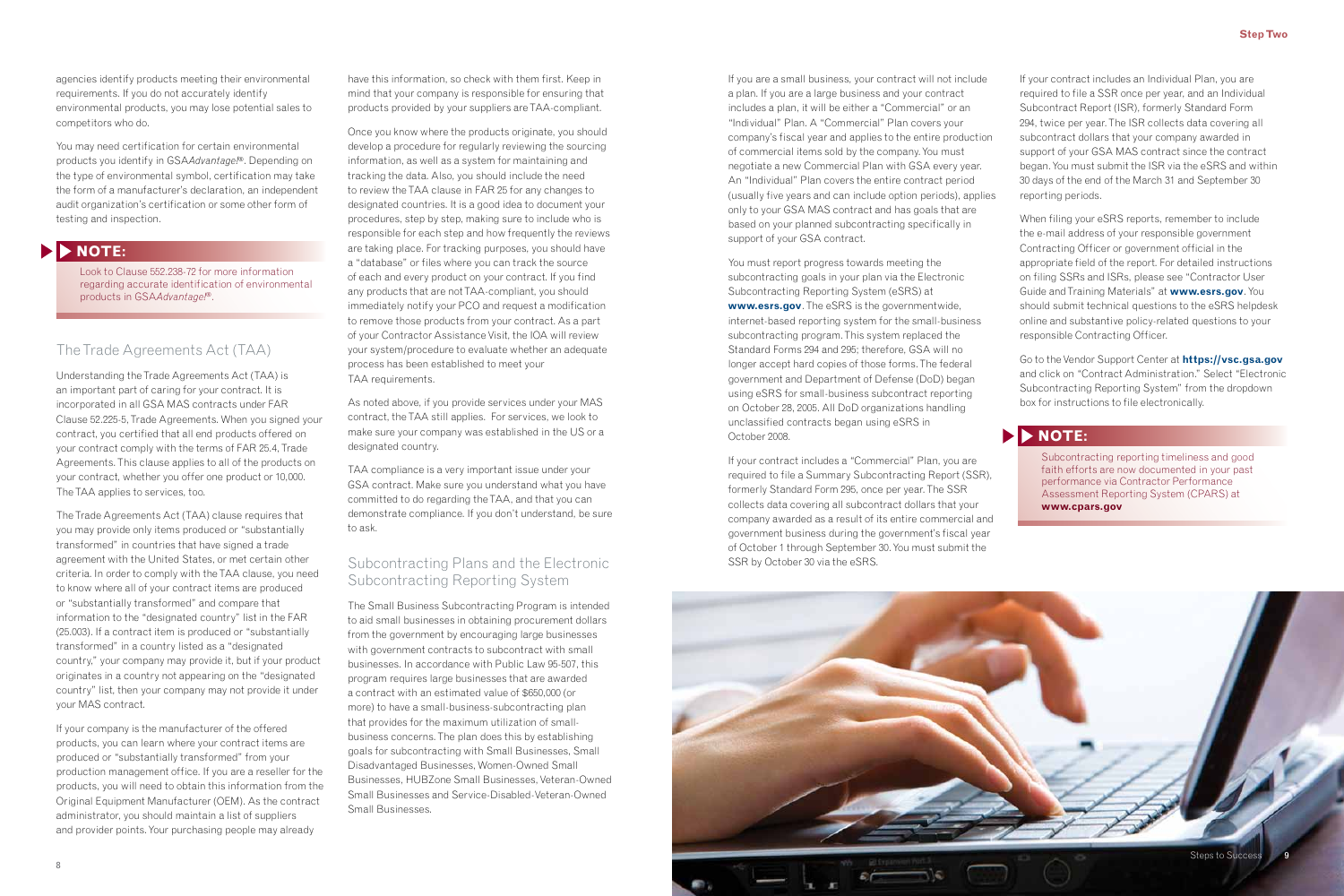### Administrative Changes to Your Contract

Central Contractor Registration (CCR) is the primary contractor database for the U.S. Federal Government. CCR collects, validates, stores and disseminates data in support of agency acquisition missions.

Both current and potential government contractors are required to register in CCR in order to be awarded contracts by the government. Contractors are required to complete a one-time registration to provide basic information relevant to procurement and financial transactions. Contractors must update or renew registration annually to maintain an active status, and should update their registration any time there are changes.

CCR validates the contractor's information and electronically shares the secure and encrypted data with the federal agencies' finance offices to facilitate paperless payments through electronic funds transfer. Additionally, CCR shares the data with governmentprocurement and electronic business systems. Keep in mind that up-to-date CCR information will facilitate the payment process.

Any information provided in your registration may be shared with authorized government offices. If your company's information in CCR is not accurate, it will be difficult to market your GSA contract to the federal government. However, registration in CCR does not guarantee business with the government. For more information on the CCR and its registration process, go to **www.ccr.gov**.

If you access CCR and are directed to the Acquisition Central website, don't worry; this is one of the government's newer websites that will consolidate data from other websites that you have to manage. For more information go to **www.acquisition.gov**.

In addition to maintaining current information in CCR, please contact your ACO and PCO if your company's administrative point of contact or address changes.

#### Company Name Changes and Novations

If your company is changing its name, it will need to execute a Name Change Agreement with GSA. If another company is acquiring yours, the new company may need to execute a Novation Agreement with GSA before it is recognized as the MAS contract holder. Notify your PCO immediately if your company is changing its name or being purchased, so the PCO can guide you through the necessary steps and direct you to the required paperwork.

### Step Three

# Keeping Your Contract Current

Your GSA contract will be the most successful if you keep it up-to-date and work with your Procurement Contracting Officer (PCO) to delete obsolete items and add new ones. You should continually fine-tune your contract price list to maximize its potential. Make sure all of your items and services are under contract for customers' easy access (or at least as many items and services as possible). When a modification is necessary, including modifications to update phone numbers, names, e-mail addresses, titles, model names and numbers, etc., start by contacting your PCO, who will guide you through the procedure for modifying and updating your contract.

You should maintain a contract file and keep it up to date. At a minimum, your contract file should contain the original contract, its terms and conditions, all modifications, the price lists (including those previously approved), systems passwords and all correspondence with GSA. A well-maintained contract file is essential to administering your contract and will assist your company if there is a change in contract administration personnel. This contract file will also be very useful when an IOA comes out to visit your company, because you will have all of your contract documentation on hand and readily accessible for his or her review. It is also a report card requirement to have all your contract documentation. Keeping everything together in a contract file can save a lot of time and headache!

#### eMod

eMod is an online contract modification request tool that allows you, the GSA MAS contract holder, to make paperless modification requests directly to GSA. You can make several types of general modification requests from eMod:

- Add or delete Special Item Numbers (SINs)
- Add or delete goods and services
- Issue price reductions
- Make Economic Price Adjustments
- Administrative changes
- The advantages of using eMod are:
- Electronic process reduces delivery costs and delays
- Digital certificates ensure the integrity of your proprietary data
- User-friendly screens lead you through the submittal process
- Internet-based technology facilitates your team's collaboration on proposal preparation
- Electronic signature creates an electronic contract modification for fast retrieval

For more information on eMod, visit **www.eoffer.gsa.gov** or send questions via e-mail to **eoffer@gsa.gov**.

#### Digital Certificates

You must have an "ACES Level 3 Business Identity Certificate" (digital certificate) in order to use eMod and eOffer. A digital certificate is an electronic credential that verifies who you are, confirms you are an authorized negotiator for your MAS contract and creates a digital signature, which allows you to electronically sign your company's MAS contract and modification documents. Only the digital certificate providers expressly authorized by GSA can issue you a digital certificate. GSA currently authorizes the following Industry Partners to issue digital certificates:

- IdenTrust (**www.identrust.com/gsa/index.html**)
- Operational Research Consultants (ORC) (**http://aces.orc.com**)

### **TIP:**

#### **Have you updated your contract lately?**

Remember that you should consistently be reviewing your price list (products/services offered, pricing, terms and conditions) to ensure that your GSA contract still works for your company and the government market. By keeping your contract current with modifications you will be better prepared for potential opportunities.

#### **NOTE:**

Regular maintenance of your Dun and Bradstreet (D&B) and CCR information is extremely important. Be sure to check it every 30 days, especially if you have recently moved or plan to move. Additionally, be sure that your company's information in GSA*Advantage!*® and eLibrary is up to date and consistent with that in CCR and D&B.

**NOTE:**

Look to FAR Part 42.12 for the required Change of Name and Novation Agreement documentation.

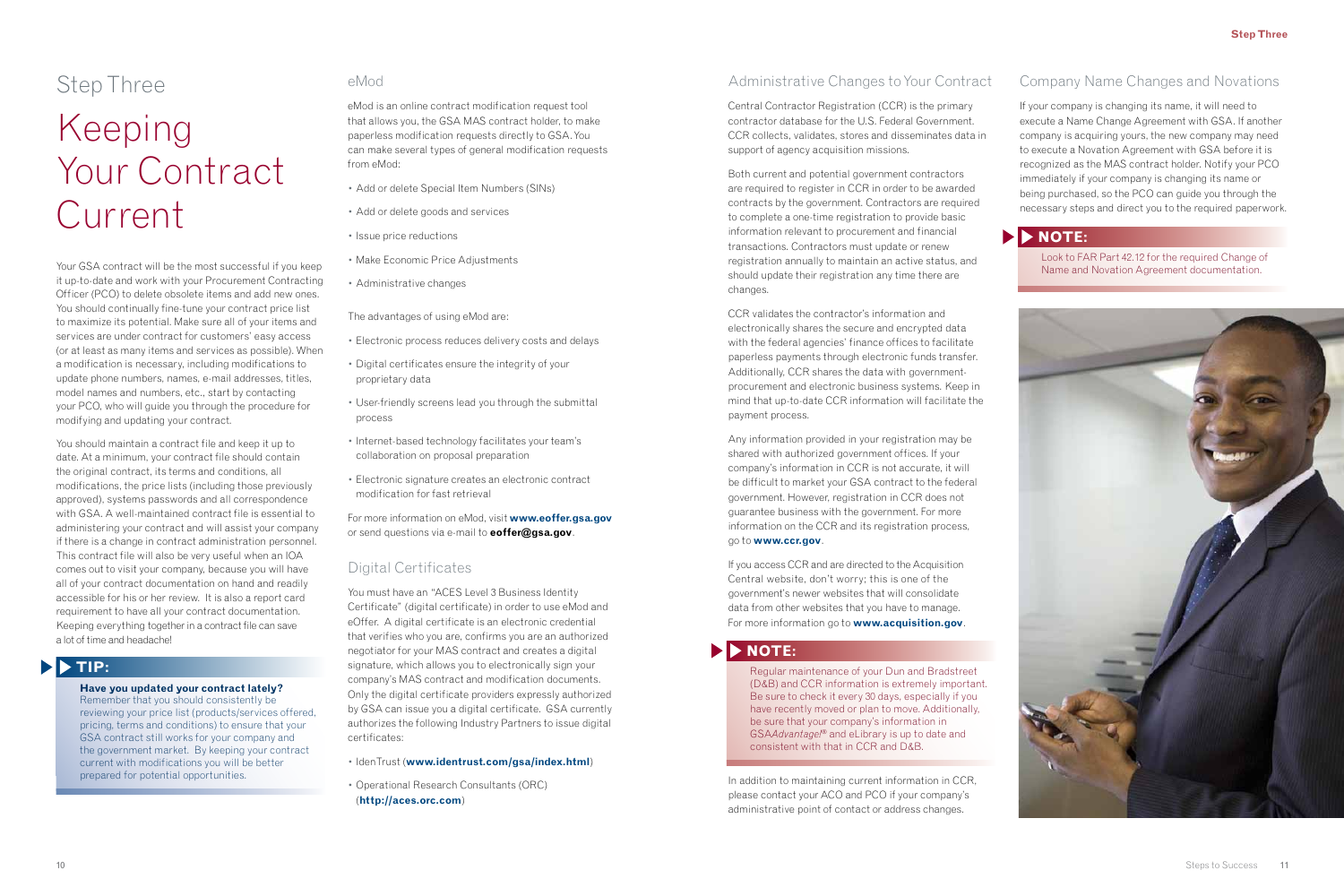



#### Canceling Your Contract

You and the government both have the unilateral right to cancel your contract with 30 days written notice. There are several reasons why the government may choose to cancel a contract. Some of these are:

- Violations of contract terms and conditions
- Non-compliance with contract deliverables (e.g., failure to report sales, repeated late reporting of sales, failure to remit IFF, failure to keep the price list current, failure to load the price list to GSA*Advantage!*®, failure to submit required eSRS filings)
- The government no longer has a need for the products and/or services offered
- Low annual sales (maintaining the contract is not profitable to you or GSA)

You may choose to cancel your contract for numerous reasons. Some of these are:

- Change in corporate structure (company bought or sold)
- Change in business direction
- Low annual sales (maintaining the contract is not profitable to your company)

#### Price Adjustments and Adding New Items

To adjust prices or add new items to your contract, be aware of the requirements of Clauses 552.216-70, Economic Price Adjustment, and 552.243-72, Modifications. These clauses indicate what documentation you need to submit with your request. You will have to negotiate these modifications with your PCO. Check the Economic Price Adjustment Clause in your contract for pricing caps, time limitations and procedures, because they vary by contract.

When requesting price adjustments for products, you may be required to submit:

- A copy of the new commercial catalog/price list
- Relevant invoices, purchase orders, contracts or similar substantiating documents demonstrating that you've sold the items at the new price
- Effective date for commercial customers
- The Most Favored Customer information
- Product testing and results

For price adjustments on services, you will need to submit:

- A copy of the new commercial catalog/price list
- Relevant invoices, purchase orders, contracts or similar substantiating documents demonstrating that you've sold the services at the new price
- New labor categories (including definitions and qualifications)
- The Most Favored Customer information

#### When GSA Requests Changes (Mass Mods)

GSA periodically refreshes the terms and conditions of its Schedule solicitations. Clauses may be updated, added or deleted. When a Schedule refresh happens, GSA will initiate a "Mass Modification" (Mass Mod) to all Schedule contact holders. GSA may issue several Mass Mods during the term of your contract, and it is mandatory that you take action on each of these Mass Mods.

GSA will notify you via email when it issues a Mass Mod. This email has a hyperlink to the Mass Modification's webpage and a unique "PIN" that allows you to access and take action on the Modification. The Mass Mod webpage contains detailed information that explains the background, purpose and effect of the modification. At the conclusion of the Mass Mod process, the site will prompt you to enter your PIN and other verification information to accept or decline the modification. Once you execute the modification, GSA automatically sends you and your Contracting Officers a confirmation email with an attached SF30.

GSA may also exercise its option to renew your contract and may ask you for information to determine if exercising your option remains in the government's best interest. Read all documentation from the PCO and comply with any specified timing requests. Don't hesitate to contact the person requesting the modification if you have any questions or require clarification

**NOTE:**

Review Clause 552.238-73 for more information about contract cancellation.

### **NOTE:**

You should contact your ACO with any questions **NOTE:** pertaining to the Mass Mod and PINs.

New items or services must fall within the scope of your awarded GSA MAS contract. In order to reduce turnaround times, be sure to send the PCO all required information when requesting additions to your contract. Also, refer to Clause 552.243-72 for more about modifications to your contract and the information needed to process a modification.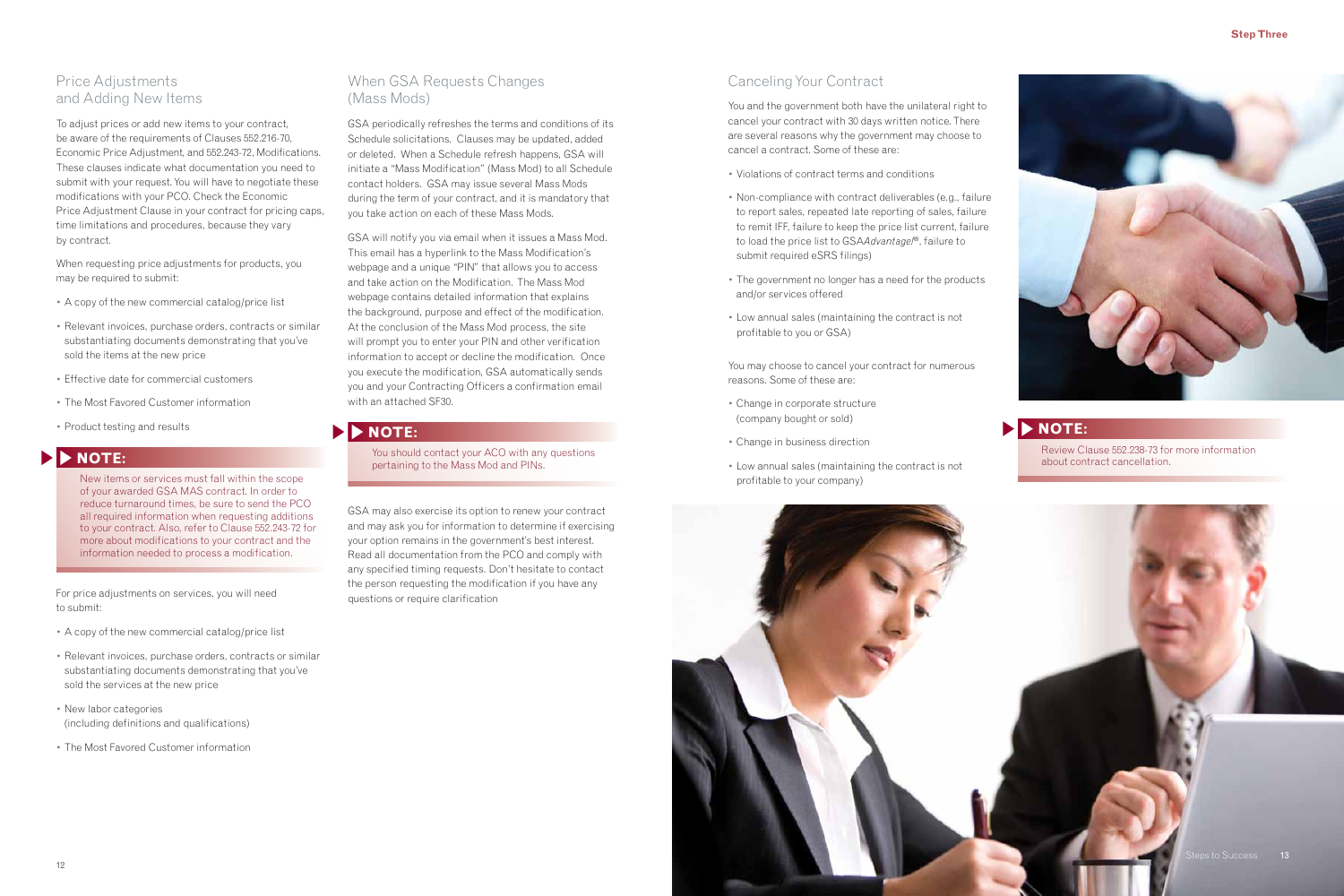#### **Step Four**





- Place orders directly online or through eBuy (another benefit of GSA*Advantage!* ® )
- Review and choose delivery options
- Select a convenient payment method
- View history, track status, re-order or cancel orders
- Meet agency environmental ("green") procurement goals

#### Contractors use GSA*Advantage!* ® for:

- Visibility of MAS-awarded products/services to the federal marketplace
- Availability to sell directly to the federal marketplace
- Qualification to receive MAS eBuy quotes and proposals
- Researching potential teaming partners
- Identifying and promoting their environmental products

When conducting market research, you may find it useful to get information about GSA*Advantage!* ® sales. You can do this at the following link: **www.asap.gsa.gov**. Alternately, you can find this at the Vendor Support Center website under Business Opportunities > ASAP.

#### What is eBuy?

eBuy (**www.ebuy.gsa.gov**) is GSA's online Request for Quotes (RFQ) solution for MAS-awarded products and services. It is available only to registered MAS and Governmentwide Acquisition Contract (GWAC) contractors. It facilitates the request for, and submission of, quotes for a wide range of commercial services and products offered by sellers who are on GSA*Advantage!* ® .

eBuy allows customer agencies to maximize their buying power by bringing the contractor and the purchasing customer together. Your registration on GSA*Advantage!* ® will simultaneously register your designated Contract Administrator on eBuy. If you have a MAS contract and currently have your catalog on GSA*Advantage!* ®, simply log in! Once logged in, you may select the categories for which you want to receive RFQ notices.

You can review additional information and guidance on our eBuy system by visiting the **https://vsc.gsa.gov** website, clicking on "Business Opportunities" and selecting "eBuy."

# Step Four Marketing Your Business

GSA wants you to be a successful Industry Partner. Just as you market your commercial business, you need to market your business to government customers. Your marketing program should include steps to define, promote and distribute your approved product/service information, and to maintain a relationship with your customers – all while complying with your GSA contract terms and conditions. Good marketing efforts will identify government customers, get their attention and motivate them to buy from you. Here are some helpful suggestions.

#### Eligible Organizations to Use GSA Sources of Supplies and Services

If you are looking for additional information on customers who can use GSA MAS contracts, check the list of authorized users (GSA Order ADM 4800.2G) by visiting **www.gsa.gov/portal/content/104212** .

#### Maximize Your Internet Presence

You can maximize your Internet presence simply by adding your company website address on the front of your approved contract price list. Make sure you provide the correct Internet address that directs the customer to your GSA contract information.

If your company already has a website established, consider providing direct links to your homepage through GSA*Advantage!* ®. Some restrictions apply, but this is an excellent way to avoid duplication of effort and "wow" your customers with all the products and/or services you offer. It's your contract; make the most of it.

#### What is GSA*Advantage!* ® ?

#### GSA*Advantage!*®, located at **www.gsaadvantage.gov**,

is the federal government's premier online catalog, information and ordering system that provides federal customers with the ability to quickly search, compare and order those products and services that best meet their needs. GSA*Advantage!* ® is known as a reliable, proven onestop resource for federal employees. It allows government customers to educate themselves about your company and approved products and/or services. It offers the most comprehensive selection of products and services from GSA contracts. Inclusion of your products and services on GSA*Advantage!* ® provides greater market exposure and increases the potential for greater sales to federal agencies and activities worldwide.

You should note that participation in GSA*Advantage!* ® is mandatory. Look to Clause I-FSS-597 for more details. Keep in mind that each time your contract is modified, you must update your GSA*Advantage!* ® file. This also includes changes in Points of Contact within your company. It is your responsibility to keep GSA*Advantage!* ® information current, accurate and complete to help federal customers find the products and services they need.

Learn more about GSA*Advantage!* ® by visiting the VSC website at **https://vsc.gsa.gov**. Free online training is available.

#### The Benefits of GSA*Advantage!* ®

More than one million customers use GSA*Advantage!* ® each week to search out sources, perform market research and place orders. Customers ordering through GSA*Advantage!* ® will provide you with a governmentwide GSA SmartPay ®2 purchase card, and they can also provide an Agency Activity Address Code (AAC) or a Department of Defense Activity Address Code (DODAAC). Procurement officials utilizing GSA*Advantage!* ® currently place more than 30,000 orders per week. Therefore, it is very important that you have a presence on GSA*Advantage!* ®. The faster your approved price list is loaded into GSA*Advantage!* ®, the more rapidly you will become visible to GSA's customers.

Government agencies use GSA*Advantage!* ® to:

- Search for items using keywords, part numbers, supplier names, contract numbers, etc.
- Research potential contractors through their posted websites
- Compare features, prices and delivery options
- Configure products and add accessories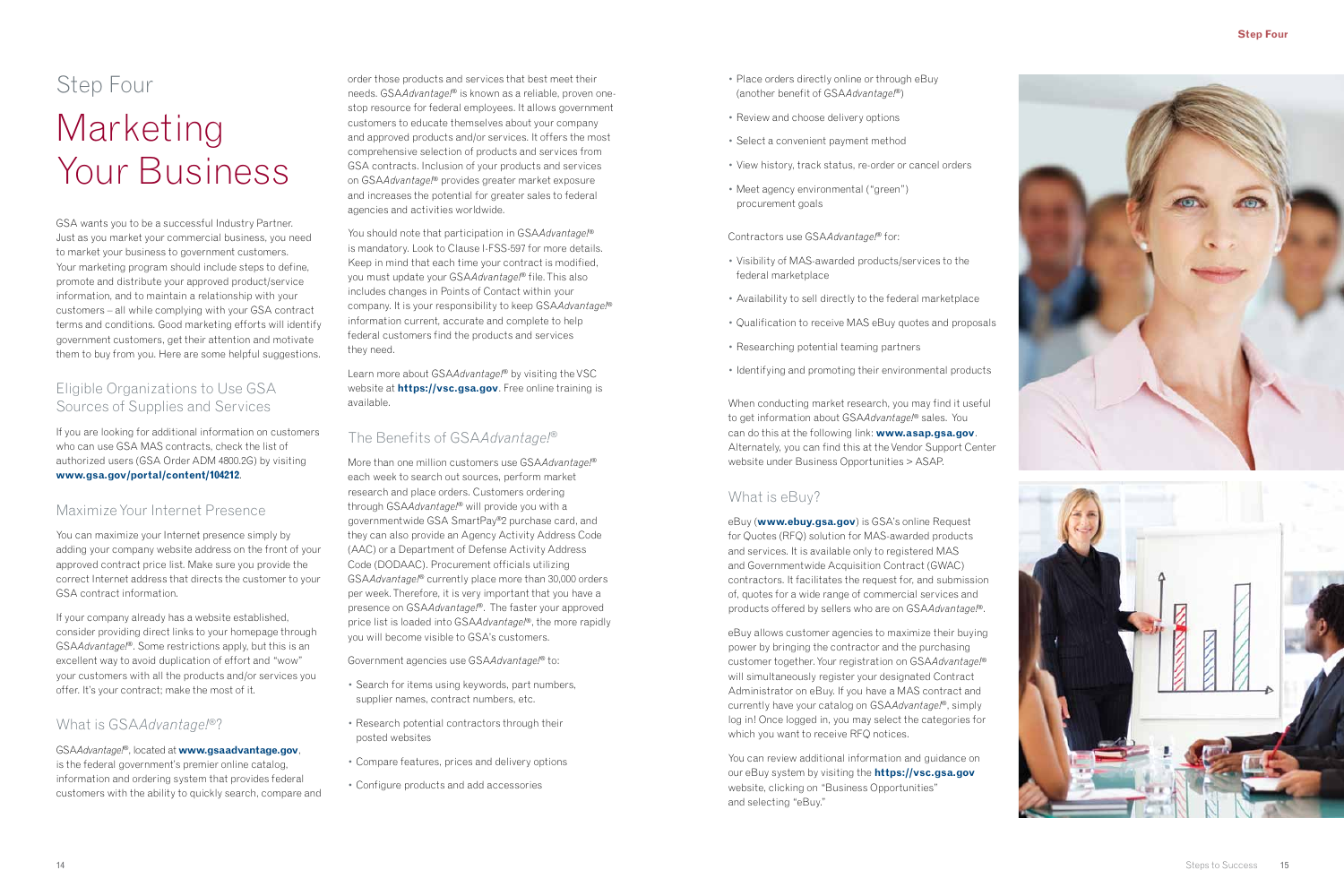#### **A.** Review **www.gsa.gov/portal/content/104212** –

GSA Order ADM 4800.2G, Eligibility to use GSA sources of supply and services – which provides detailed information regarding those agencies, activities and organizations determined eligible to use GSA MAS contracts. The GSA order also provides definitive guidelines concerning eligibility requirements and limitations for a variety of other GSA sources of supply and services.

**B.** Explore **www.usa.gov**, as it is the U.S. government official web portal offering chat, blogs and direct links to government agencies, news and features.

**C.** Register on **www.fedbizopps.gov**. This is the U.S. Government's virtual marketplace for federal government procurement opportunities that exceed \$25,000. By signing up for this free service, you automatically receive procurement information and position yourself to react more quickly to procurement opportunities.

**D.** See multiple agencies recurring Procurement Forecasts at: **www.acquisition.gov/comp/procurement\_forecasts**. There may be potential sales opportunities for your company.

**E.** Visit the Federal Acquisition Jump Station on **http://prod.nais.nasa.gov/pub/fedproc/home.html**.

It provides websites with federal procurement information broken down by agency for multiple departments of the executive branch and their independent agencies.

**F.** Use Federal Procurement Data Systems – Next Generation (FPDS-NG) – to identify who bought what, from whom, for how much, when and where. The site contains both simple and advanced searches and different reports that you may find useful. Find it at **https://www.fpds.gov/fpdsng\_cms/**.

**G.** Research the Defense Logistics Agency (DLA) procurements at **www.dla.mil** and DIBBS at **https://www.dibbs.bsm.dla.mil/**. (These are agencyspecific portals.)

**H.** Utilize the Department of Defense (DoD) Procurement Technical Assistance Centers (PTACs) as a local resource. They can provide assistance to business firms in marketing products and services to the federal, state and local governments at no or nominal cost. Get more information and locate one in your area by visiting **www.aptac-us.org**.

**I.** The Navy offers **https://www.neco.navy.mil** as an eCommerce online tool. It provides drill-down-type "business opportunities" links.

**J.** Always consider military installations as potential sales opportunities. For more information, visit **www.defenselink.mil/faq/pis/sites.html**.

**K.** GSA Marketing Partnership: The GSA Marketing Partnership is a service offered by the Office of Marketing to help strengthen the success of GSA MAS contractors in building identification and increasing sales. This partnership provides news and information about program enhancements, shows, expositions and various other marketing opportunities. Visit the website at **www.gsa.gov/market2feds**.

**L.** Remember, your local phone book contains "blue pages," which list U.S. government office information.

**M.** If you are a small business, GSA's Office of Small Business Utilization may be able to provide more assistance. They are advocates for Small, Small Disadvantaged, Veteran, Service-Disabled Veteran-Owned, HUBZone, and Women Business Owners. Their mission is to promote increased access for small businesses to GSA's nationwide procurement opportunities. Find out more information at **www.gsa.gov/aboutosbu**.

**N.** If you ever need help convincing a customer to use your GSA contract, our Customer Service Directors (CSDs) may be of assistance. They host seminars and contact various agencies to educate them about the MAS program. Visit the website at **www.gsa.gov/csd**.



#### The Benefits of eBuy

eBuy provides a wealth of benefits, including:

- Maximizing the opportunity to participate by notifying you of new government RFQs for your specific MASawarded products and/or services
- Saving you money by reducing the cost of finding government business opportunities, decreasing leadtimes and costs when submitting quotes
- Allowing government buyers and MAS contractors to communicate requirements and quotes via the Internet.
- Helping contractors establish new business relationships as new opportunities are discovered
- Improving efficiency by streamlining the acquisition process
- Increasing sales potential by making you more aware of new business opportunities
- Providing valuable information on the federal marketplace, allowing you to expand your customer base
- Saving you time because business opportunities are sent directly to you via e-mail, and quotes can be sent electronically

#### How Does eBuy Work?

The eBuy system is used by an ordering agency to prepare and post an RFQ for specific products, services or a combination thereof for a certain period of time. The customer selects various MAS contractors to receive the RFQ. Each selected vendor will receive e-mail notification that an RFQ has been posted and a quote is requested. It may take some time for the generated e-mail to get to you, so make sure you check your GSA*Advantage!*® account every day. (You may be missing a valuable opportunity if you don't!) Those contractors not specifically chosen by the requesting agency to receive the RFQ can still view it on eBuy and can submit a quote if they qualify, i.e., they have the contract Special Item Number (SIN).

Each RFQ is assigned a category or SIN by the ordering agency. Some examples of the categories/SINs are office supplies/paper, consulting services, snow maintenance equipment, temporary help and services/clerical. The SIN designation and the ordering agency determine which contractors will receive e-mail notices. Each notice may be sent to all or any number of contractors within the SIN. Contractors wanting to quote must do so at the eBuy website. Once the RFQ has closed, the ordering agency may then accept the quote(s) that represents the "best value" and issue an order to the contractor whose quote was accepted. Since response times are short, checking your account daily is imperative.

One thing to keep in mind about eBuy: it can be a very powerful tool to building up a list of potential customers. Even if you cannot fulfill a particular RFQ, that RFQ may contain the contact information of a potential customer. Make a note of the information contained in the RFQ, because you may be able to use it to market directly to the person who issued that request!

Now you see why it is vitally important to keep your price list current and properly posted on GSA*Advantage!*®. Ordering agencies are turning more and more to GSA*Advantage!*® and eBuy for their procurement needs. You do not want to be left behind!



#### Find Government Customers with Market Research

Market research is a powerful tool used in finding out who is buying, and what, when and why they are buying. Identifying and gathering information about your target government customer will be a major step toward achieving or increasing your government sales. Good, current customer contact information is the heart of any successful marketing and sales program. You will find an incredible amount of information available on the Internet and government agency home pages once you begin researching.

Start your market research by following these steps (Note: This list is illustrative only and does not include all the resources available for market data research.):

#### **TIP:**

Narrow your search by region, state and location.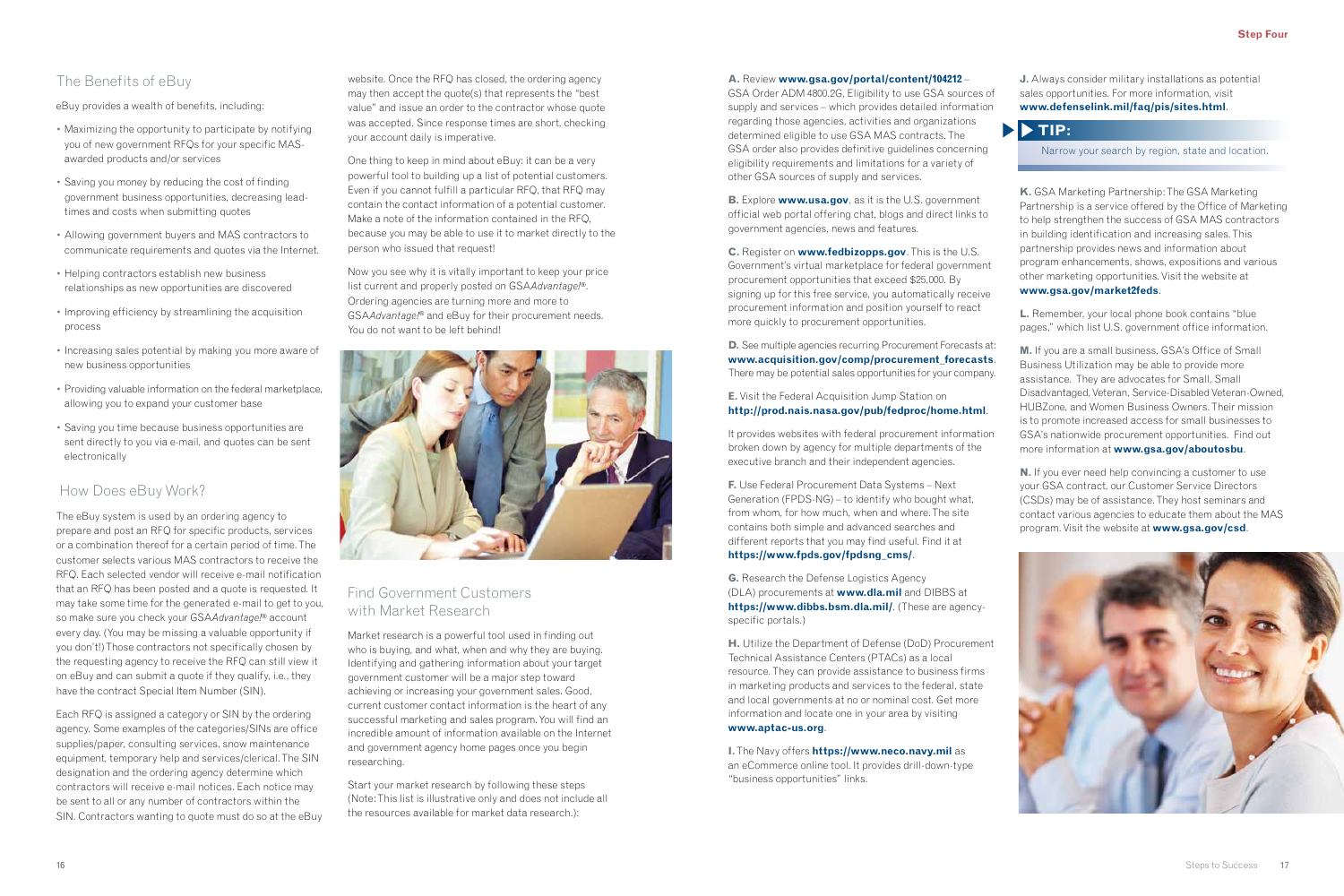



#### Promote Your Identity as a MAS Contractor

#### Use the GSA star mark logo, available at **www.gsa.gov/logos** .

As a current GSA MAS contractor, you are entitled to use GSA logos in your advertising. Placing these identifiers in your printed and online communications promotes your position as a MAS contract holder. The GSA star mark is a registered mark with the U.S. Patent and Trademark Office, and other provisions apply. These logos include the GSA star mark along with an identifier, namely the words "Schedule," "Contract Holder," or "GSA*Advantage!* ®."

#### Government Advertising Opportunities

Numerous publications are read by government employees every day. These include commercial publications that may offer excellent opportunities to market your products and services to a particular market. Find the appropriate publications for your industry, and consider advertising. Many are industry-specific publications. Conduct thorough research, check out the circulation figures and give special consideration to the number of government readers the publication has.

### **TIP:**

#### GSA MAS Contractor Team Arrangement (CTA)

A Contractor Team Arrangement (CTA) allows two or more GSA MAS contractors to work together in order to meet agency requirements. This agreement permits contractors to complement each other and allows the team to compete for orders they might not qualify for independently. CTAs can apply to several services within the same MAS or can be combined across two or more Schedules. Customers benefit from a CTA by obtaining a total solution, rather than making separate buys from two or more contractors.

Under GSA MAS CTAs, each contractor has privities of contract with the government, since each holds its own GSA MAS contract. Each contractor can serve as the team leader and/or interact directly with the government. Each contractor uses his or her awarded contract prices for services and products already on contract. These prices have already been negotiated and determined fair and reasonable. Total solutions can be put together quickly and easily under GSA CTAs using your MAS contract. This arrangement also facilitates improved pricing for "best value" quotes and quantity buys.

We suggest that any arrangements between teaming partners be put in writing to prevent any misunderstandings. At a minimum, the CTA should clearly identify the MAS contractor team members, services and products that each team member will be responsible for supplying, price/discount of each line item and the applicable GSA contract numbers. Each team member will be responsible for reporting his or her sales and submitting the appropriate portion of the Industrial Funding Fee (IFF) against the MAS contract.

#### **What if the job is bigger or broader than you can handle?**

Consider teaming to propose a total solution

Invoicing, payment, warranty and reporting remittances are areas that should be addressed in a CTA. Many times, agencies will want to receive a single invoice that cites the lead MAS contract. It is a good idea for each teaming partner to annotate his or her own MAS contract number on all invoices submitted to the CTA lead contract holder.

Note that your IOA will check to see if your CTA is in writing and addresses all the pertinent information outlined above when they conduct the CAV.

#### For more information on CTAs, please visit **www.gsa.gov/contractorteamarrangements** .

#### Benefits of a GSA MAS CTA

Among its many benefits, a CTA:

- Satisfies the customer with a single solution
- Increases the competitive edge
- Provides complementary capabilities
- Focuses on core capabilities
- Offers additional opportunities with customers
- Integrates different skills
- Builds direct relationships with customers
- Shares risks and rewards
- Maximizes use of one or more MAS solution
- Increases market share
- Allows increased small-business participation
- Expands visibility
- Enhances contractor images
- Helps increase a partnership within MAS contractors

#### **NOTE:**

To find other GSA contractors who may want to team, please visit eLibrary at **www.gsaelibrary.gsa.gov**. Optimally, look for contractors who provide products and/or services that enhance or complement your specialty.

#### **NOTE:**

Aside from the limited exception to link a web page directly to the GSA portal, you are not permitted to use the GSA star mark without an identifier. You should note that only GSA MAS holders registered on GSA*Advantage!* ® may display the GSA*Advantage!* ® logo.

Use of GSA logos does not eliminate the requirements of the General Services Administration Acquisition Manual (GSAM) clause 552.203-71, Restrictions on Advertising. Appropriate use of these logos in advertisements directed to federal government contract use is acceptable, provided that the advertisement does not state or imply that the product or service is endorsed or preferred by the government.

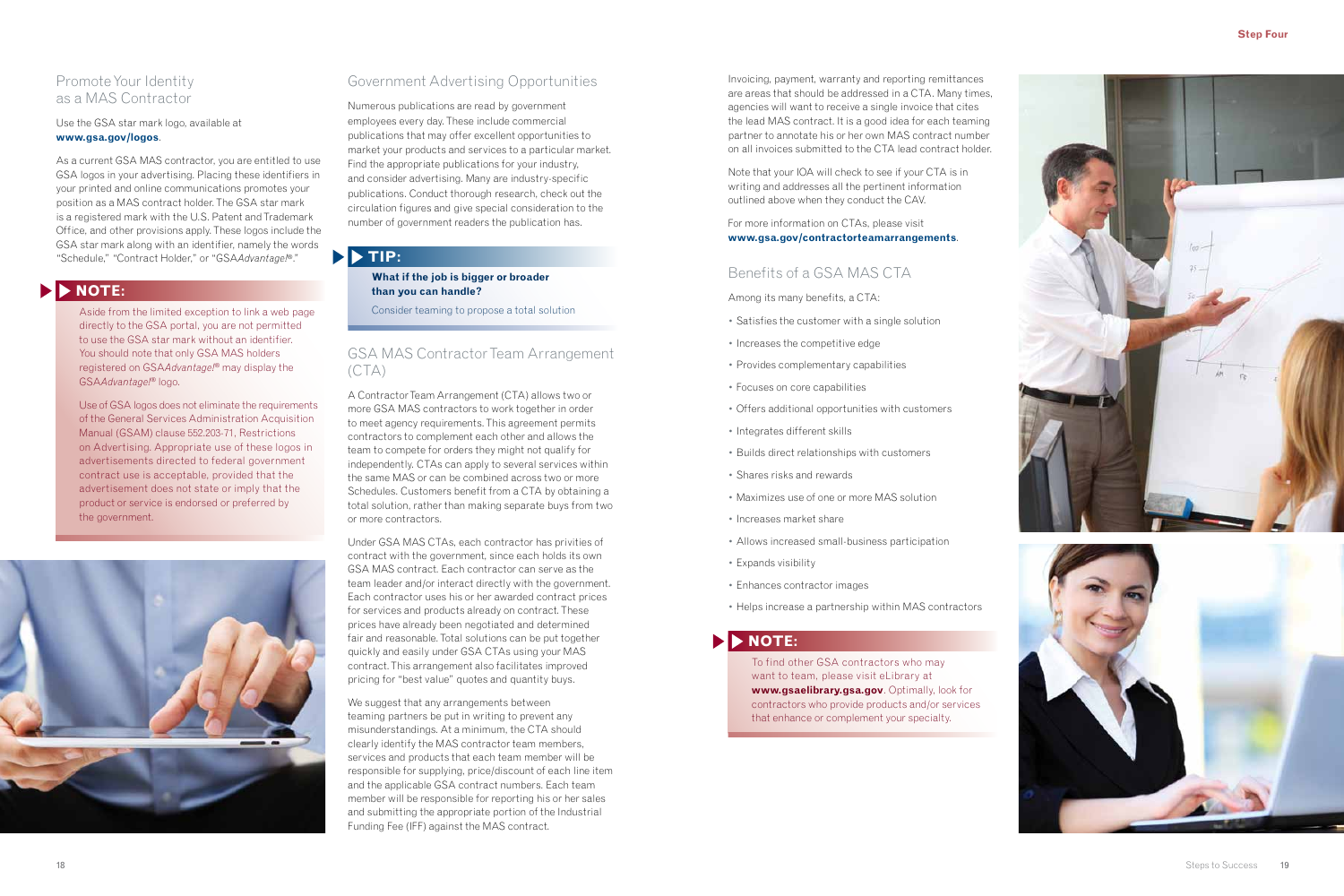#### **Step Five**

is specifically used to purchase supplies and services on approved MAS contract price lists. This is one of the reasons why it is so important to clearly declare on your quotes what items are on your MAS contract and which items are not. If you decide to provide a quote with both MAS items and non-MAS items (open market items) the ordering agency will need to use additional regulations to determine "best value" and "fair market" pricing as described in FAR Subpart 2.101.

#### Blanket Purchase Agreements (BPAs)

Blanket Purchase Agreements (BPAs) are effectively charge accounts that are established by ordering activities with one or more Schedule contract holders. A BPA is used when a government customer needs or anticipates the need to make repeat purchases of the same products and services and wishes to avoid issuing a new RFQ every time the need arises.

BPAs allow the customer to consider long-term volume sales, while permitting the negotiation of additional discounts. A BPA saves you and the government customer administration costs and reduces the paperwork involved in issuing individual orders. In some situations, multiple BPAs are awarded for similar products or services – when an opportunity arises, those BPA holders are allowed to compete against each other for the procurement.

While it is not a requirement, you may want to consider offering an additional discount from your MAS pricing when agencies are purchasing goods or services through a BPA. Keep in mind, however, that the pricing for items and services on a BPA awarded under your MAS contract can never exceed the approved GSA pricing for those items and services.



### How Do I Get Paid?

Payment on a MAS contract is similar to that of your commercial invoicing practices but will largely depend upon the terms of your actual task order or Blanket Purchase Agreement (BPA).

When your contract was established, you were required to register in the CCR system. Your registration must be updated annually, prior to your contract anniversary date. If your registration is not current, your payments could be delayed. Your CCR registration is valid for one year. Note that you can find more detailed information about CCR in Step Three of this brochure.

Whether your order was with the DoD or a civilian agency, a fast way to get paid is to ask the customer agency to make payment by purchase card. While you will pay a transaction fee to the bank, you will avoid invoicing costs and the efforts of possibly chasing the payment. Keep in mind that prompt payment discount terms do not apply to payments made by governmentwide commercial purchase card.

# Step Five

# Working with Government Agencies

Listed below are a few things you will want to keep in mind when selling to federal agencies.

• You are obligated to accept orders below the maximumorder threshold from all executive agencies. Note that the maximum-order threshold is identified in each MAS contract. This threshold is not a ceiling. You can accept orders above this level; however, agencies expect a price break for large-volume buys.

- You are not obligated to accept orders below the maximum-order threshold from agencies outside of the executive branch, although you are encouraged to do so. If you receive these orders and wish to refuse them, return the order within 24 hours if purchase was made with a purchase card, or within five days if it was not.
- You are obligated to accept purchase-card orders up to \$3,000 (commonly referred to as the micro-purchase threshold). We also encourage you to accept purchasecard orders for amounts higher than \$3,000. When you accept purchase-card orders for any amount, you may not process the transaction for payment until you have shipped the goods or performed the services.

• To be more competitive for a particular sale, or to win a Blanket Purchase Agreement (BPA), contractors are able to offer one-time, spot discounts from established MAS contract prices. MAS contractors can give one ordering agency a discount without passing the discount on to the entire federal government. In essence, this provision allows the contractor to offer – and the government to take advantage of – spot pricing in the commercial market.

- At the same time, MAS contractors can be more competitive by offering higher discounts to a single ordering agency without offering the same higher discounts to all authorized users. This method allows contractors to react immediately to the commercial marketplace, move inventory and respond to technological advancements.
- Remember, if, in your commercial business, you reduce a price for your "Basis of Award" customer (the customer/class of customer who serves as the basis for your GSA pricing), you must contact your PCO to extend that same price reduction for your GSA price list. Good, internal price reduction management on your part can save you many headaches during the life of your GSA contract! It is very important to know who your Basis of Award customer/class of customer is; not only is this information important to maintaining the price discount relationship between the Basis of Award customer and GSA, it is also a critical category on your CAV report card. Each contractor has a different Basis of Award customer; generally, that customer is identified in the Final Proposal Revision letter you sent to GSA, or in SF 1449.

#### Behind the Procurement Process

Currently, the government has multiple rules and regulations that they must follow for any type of procurement; these are all found in the Federal Acquisition Regulations (FAR). Agencies that opt to utilize your MAS contract will follow the rules and regulations of FAR Subpart 8.4. This subpart of the FAR

#### **TIP:**

When selling your products/services to the eligible buyers it is in your best interest to understand your GSA:

- Approved Price List
- Approved Terms and Conditions
- Basis of Award Relationship
- Price Reductions Clause

#### **NOTE:**

For additional information on submitting invoices and getting paid, review GSAR Clauses 552.232- 74, Invoice Payments (Sept. 1999) and 552.232-77, Payment by Government Commercial Purchase Card (March 2000). (Alternate I, March 2000.)

#### **NOTE:**

Look to Clause 52.216-19 for more information on maximum orders.

#### **NOTE:**

Purchase-card orders are considered GSA MAS sales unless otherwise specified by the customer.

#### **NOTE:**

D

See the Price Reduction Clause of your contract for further details.

#### **NOTE:**

We have provided the below information as a reference for your continued learning with regard to understanding procurement regulations.

Acquisition Central at **www.acquisition.gov** will allow you access to shared systems and tools to help you conduct business efficiently.

#### The FAR can be accessed online at: **https://www.acquisition.gov/far/index.html**

Defense Federal Acquisition Regulation Supplement (DFARS) and Procedures, Guidance and Information (PGI) is available at DFARS's website:

#### **[www.acq.osd.mil/dpap/dars/dfars/html/](http://www.acq.osd.mil/dpap/dars/dfars/html/current/tochtml.htm) [current/tochtml.htm](http://www.acq.osd.mil/dpap/dars/dfars/html/current/tochtml.htm)**

It is a supplement to the FAR that provides DoD-specific acquisition regulations.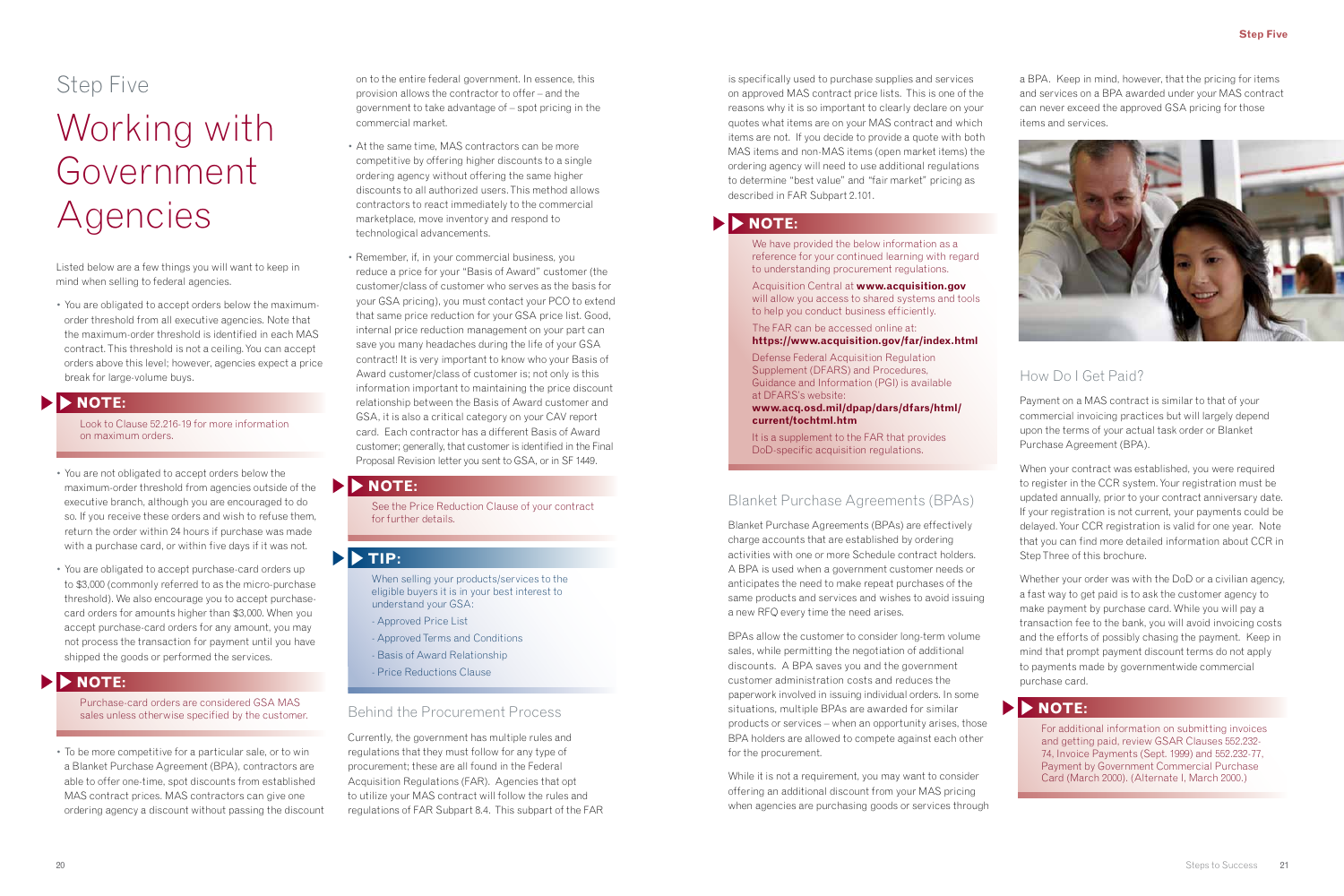

#### Establishing a Merchant Account for the Governmentwide Commercial Purchase Card

The governmentwide commercial purchase card, "GSA SmartPay ® 2," may be either Visa ® or MasterCard ®. These purchase cards can be recognized by the first four digits. Visa cards will begin with 4486, 4614 or 4716, while MasterCard cards will begin with 5568 or 5565.

It is required that you accept the governmentwide commercial purchase card for all purchases up to \$3,000. You also have the option of accepting purchase cards at higher dollar values.

That stated, the benefit of accepting the governmentwide commercial purchase card is a greater assurance that you will get paid promptly! If you currently accept Visa ® or MasterCard ®, there is nothing more to do. If you currently do not accept these, you need to set up a "Merchant Account." A Merchant Account is an agreement between your business and a merchant processor that enables you to accept credit card payments from your customers. If you are setting up a new merchant account, you may be required to pay an application fee. Merchant account costs depend on several things such as:

- The type of business and product or service sold
- The credit worthiness of the applicant
- How business is transacted (number, type and size of transactions)

Depending on these factors, you can expect to pay Merchant Account fees, which typically range between one and four percent per transaction. New businesses may also be required to pay a one-time setup fee to process your application. Additional monthly fees for your Merchant Account may include a monthly statement fee (up to \$15) and sometimes a minimum assessment of transaction fees to be billed to your account each month (up to \$25). The Merchant Account enables you to process credit card transactions only. You will need a vehicle to move the customer's credit card information to the processor, which might be a telephone, credit card terminal or virtual terminal integrated with your website. Shop around! Bank transaction fees will vary from one private sector financial institution to another.

## The benefit of accepting the governmentwide commercial purchase card is a greater assurance that you will get paid promptly!

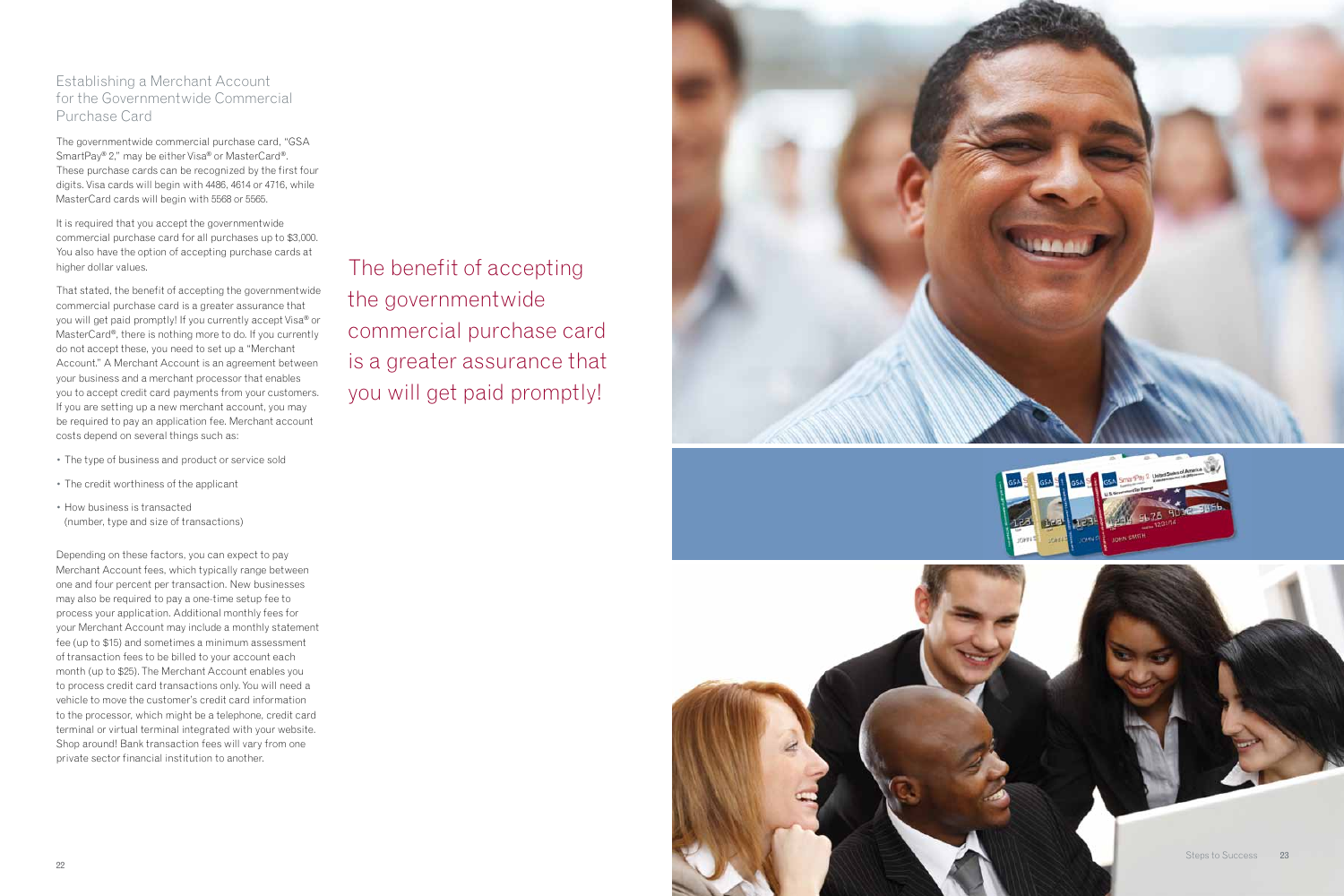We are very excited about our New Contractor Orientation webcast, which provides further support to you and our other contractors. This online presentation contains critical information on contract requirements and your responsibilities as a GSA contracting partner. Helpful links to various marketing resources are also available to help you on your way. You can access the presentation at any time through our Vendor Support Center (VSC) website at **https://vsc.gsa.gov**. Training via webcast is available 24 hours a day, 365 days a year.

The webcast is not exclusively for use by new contractors. It's the perfect way for veteran contractors in the MAS program to brush up on contract requirements or bring new employees up to speed. It also serves as a quick refresher and resource guide and reference.

Your comments and feedback (provided to us via the survey at the end of the presentation) will prove quite valuable for further implementation and improvement. This is our way of ensuring that the New Contractor Orientation webcast is as informative and useful as possible. We hope that the webcast provides you with useful tools as you navigate your way to success.

GSA's job doesn't end with your contract award; in fact, that's really only the beginning. We are your partners. We're available to you throughout your entire contract period (potentially 20 years!) and will strive to develop a close working relationship. We want to ensure that you have the tools necessary to be a GSA MAS success!

#### Other Education Opportunities

The GSA Center for Acquisition Excellence maintains a website designed to provide working knowledge on a vast array of subjects such as: Ordering Procedures, Performance-based Contracting, Blanket Purchase Agreements, Team Arrangements and Best Practices. Check it out at:

**http://interact.gsa.gov/tag/center-acquisition-excellence**.

#### Enjoy Your Success

A GSA MAS contract represents a whole lot of work on both our parts. You're on schedule because we believe in you and want you to be our partner and our "face" to the customer. The range of authorized users is vast, and your contract allows you the opportunity to sell to them all. We are dedicated to working with you and helping you achieve great results. We have created this guide in the hope that it will help you become a successful MAS contractor!

# Step Six

# Getting the Support You Need

#### The Vendor Support Center (VSC)

The Vendor Support Center (VSC) is your main portal and source of information for all major topics involving the GSA MAS contracts. The VSC's website can be found at **https://vsc.gsa.gov**. As you have read through this publication you will have noticed that this website was mentioned multiple times. GSA utilizes this website as one of the locations to note: upcoming events, training opportunities, news, publications and the new contractor readiness toolbox, which will walk you through the getting on Schedules process.



At the VSC you can also access the "Contractor Readiness Toolbox" through the "Toolbox" link. The Vendor Toolbox contains training materials that will help you learn more about the federal market, tools that will help you uncover opportunities and links to resources that can assist you in being a successful MAS contractor.

A VSC representative can be reached by calling (877) 495-4849 or (703) 605-9992, or contacted via email at **vendor.support@gsa.gov**.

#### eLibrary: A Valuable Online Information Resource

eLibrary is GSA's official online source for complete MAS information. Information is updated daily to ensure access to the latest MAS and contract award information.

You can update your own information or find out if your competition has a contract, and what's covered under their contract, by using various search options, e.g., MAS contractor's name, contract number, SIN or keyword. This is also a great tool for you to use to find teaming partners when responding to a customer's requirement. eLibrary can be accessed at **www.gsaelibrary.gsa.gov**.

#### Educate Your Personnel About Your GSA MAS Contract

Your personnel are particularly important because they are the initial people the government customer will encounter regarding your capabilities and capacity to meet their requirements and needs. All personnel coming into contact with government customers will have an impact on your overall sales success. They play a critical role in making the sale and keeping the customer. They must be appropriately trained and motivated to ensure the success of your GSA contract. At a minimum, they need to know you have a GSA contract in place, identify an eligible government customer, provide accurate information to the customer with regard to your MAS contract and assist the customer in completing the sale appropriately.

GSA offers free training, webinars, online chats, regional seminars and more to assist you with expanding your knowledge and expertise regarding the MAS program. Be sure to sign up for the Pathway to Success and New Contractor Orientation (NCO) training under the "Training" tab available at **https://vsc.gsa.gov**. The Vendor Support Center (VSC) website contains further valuable information, newsletters and more.

#### New Contractor Orientation Webcast Training

GSA is committed to helping our MAS contract holders be successful. GSA's Industrial Operations Analysts (IOAs) try to contact every new contractor soon after contract award to discuss contract requirements and ensure that contractor personnel understand what the government expects of them under contract.

We want to make sure you have all the information you need to be a successful MAS contractor. In support of this effort, we periodically offer "New Contractor Orientation" seminars throughout the country. These seminars assist GSA with getting information to you and provide faceto-face interaction among groups of contractors and presenters. And the benefits don't stop there.

#### **TIP:**

Remember: Your PCO, ACO and IOA are available and ready to provide assistance and guidance throughout the life of contract.

#### **NOTE:**

If you find that your information is not up-to-date, visit **www.gsaelibrary.gsa.gov** and select "Help" from the bar at the top of the screen, then click on "Contractor Information" on the right side under "Help Topics."

### **NOTE:**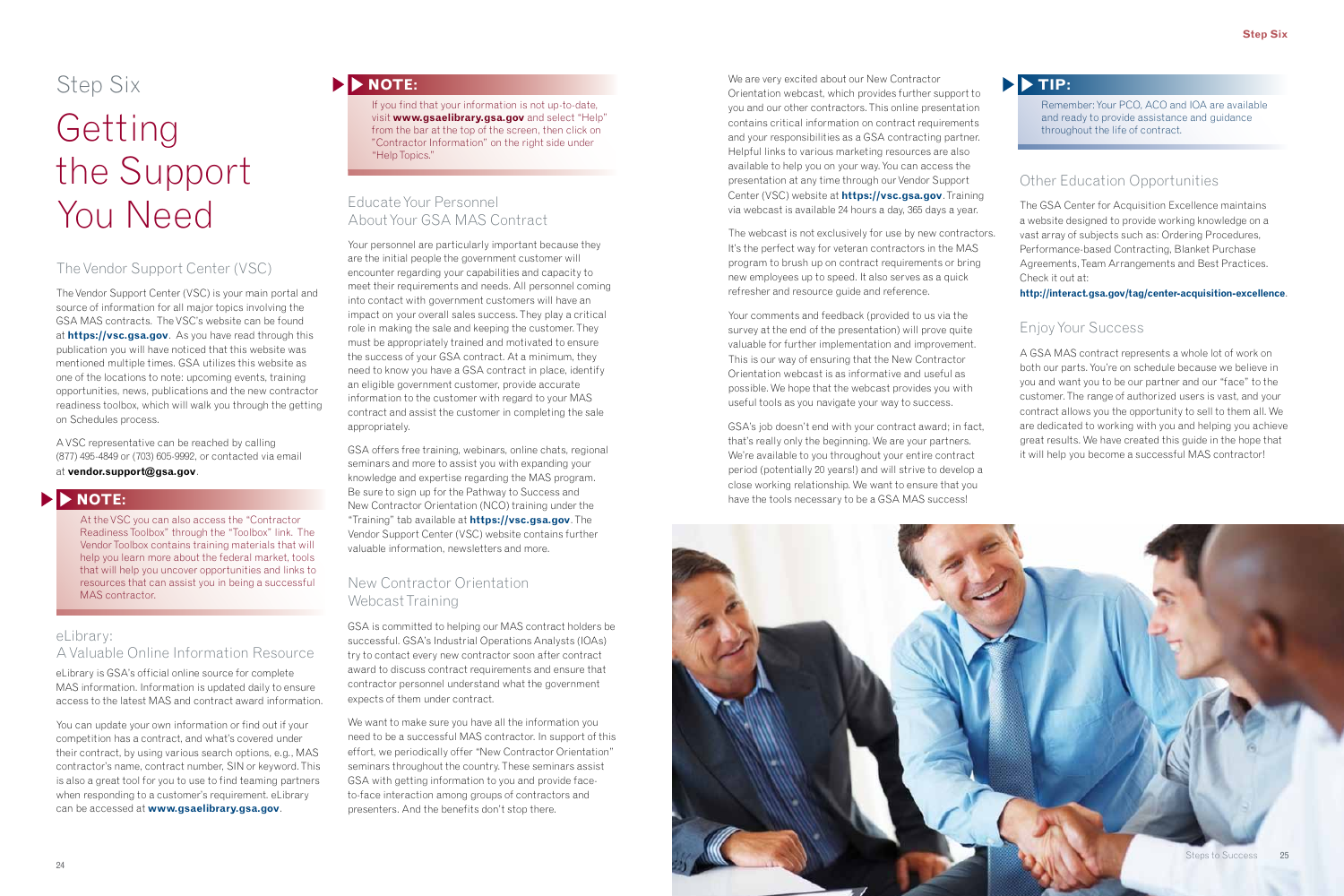# Reference

### Helpful Internet Addresses

ASSIST (Acquisition Streamlining and Standardization Information System) **http://assist.daps.dla.mil/** 

Central Contractor Registration **www.ccr.gov** 

Dun & Bradstreet **www.dnb.com/us/** 

FedBizOpps **www.fedbizopps.gov** 

Federal Acquisition Regulation Home Page **https://acquisition.gov/far/index.html**

Federal Agencies Directory (LSU library) **www.lib.lsu.edu/gov/**

Federal Computer Week **www.fcw.com**

Federal Procurement Data Center **https://www.fpds.gov/fpdsng\_cms/** 

GSA*Advantage!*® **www.gsaadvantage.gov** 

GSA Expo **www.expo.gsa.gov** 

GSA Home Page **www.gsa.gov** 

GSA Regional Small Business Centers **www.gsa.gov/smallbusiness**

GSA eLibrary **www.gsaelibrary.gsa.gov** 

GSA SmartPay® 2 Purchase Card Program **[https://www.smartpay.gsa.gov](https://smartpay.gsa.gov)**

GSAM General Services Acquisition Manual **www.acquisition.gov/gsam/gsam.html** 

Government Executive Magazine **www.govexec.com** 

Militarylife.com **www.militarylife.com/** 

Online Representation and Certifications **http://orca.bpn.gov** 

Security Clearances **www.dss.mil/GW/ShowBinary/DSS/index.html** 

Small Business Administration **www.sba.gov** 

USA Spending **www.usaspending.gov**

Vendor Support Center **https://vsc.gsa.gov** 

72A Quarterly Reporting System **https://72a.gsa.gov** 

GSA State and Local Programs **www.gsa.gov/stateandlocal** 

### Frequently Used Acronyms

**AAC** Agency Activity Address Code

**ACO** Administrative Contracting Officer

**ADR** Alternative Disputes Resolution

**BPA** Blanket Purchase Agreement

**CAV** Contractor Assistance Visit

**CCR** Central Contractor Registration

**CTA** Contractor Team Arrangement

**D&B** Dun and Bradstreet

**DFAS** Defense Finance and Accounting Service

**DLA** Defense Logistics Agency

**DoD** Department of Defense

**DODAAC** Department of Defense Activity Address Code

**EFT** Electronic Funds Transfer

**eSRS** Electronic Subcontracting Reporting System

**FAR** Federal Acquisition Regulation

**FPDS-NG** Federal Procurement Data Systems – Next Generation

**GSA** General Services Administration

**GSAM** General Services Administration Acquisition Manual

**GSAR** General Services Administration Acquisition Regulation

**GWAC** Governmentwide Acquisition Contract

**IFB** Invitation for Bid

**IFF** Industrial Funding Fee

**IOA** Industrial Operations Analyst

**ISR** Individual Subcontracting Report

**MAS** Multiple Award Schedule

**NCO** New Contractor Orientation

**ODC** Other Direct Cost

**OEM** Original Equipment Manufacturer

**PCO** Procurement Contracting Officer **PTAP** Procurement Technical Assistance Program

**RC** Report Card

**RFP** Request for Proposals

**RFQ** Request for Quote

**SIN** Special Item Number

**SSR** Summary Subcontracting Report

**TAA** Trade Agreements Act

**VSC** Vendor Support Center

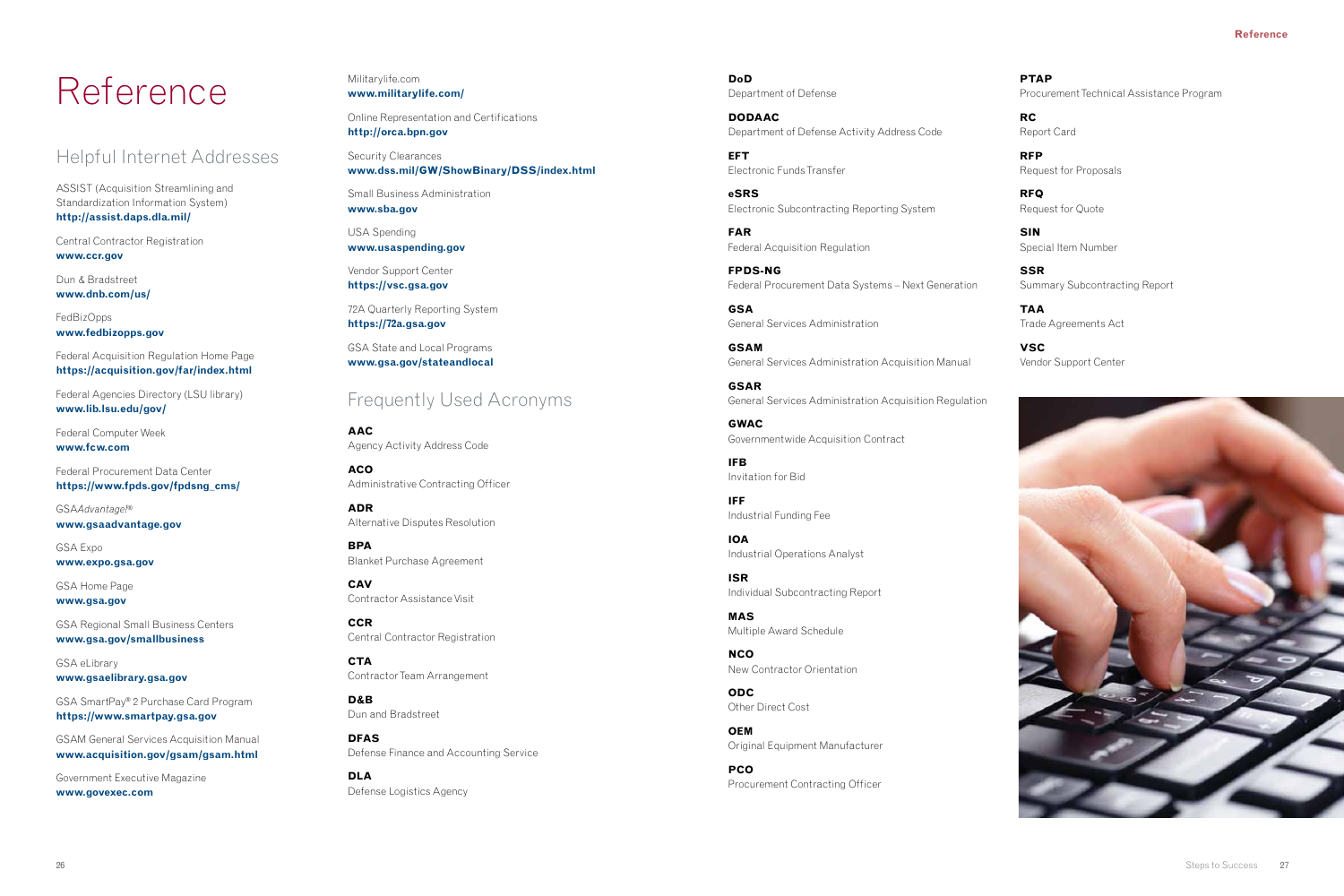| <b>Notes</b>                                                                                                           |                                                                                                                                                                                                                                                                                                                                                                                                                                                                                             |
|------------------------------------------------------------------------------------------------------------------------|---------------------------------------------------------------------------------------------------------------------------------------------------------------------------------------------------------------------------------------------------------------------------------------------------------------------------------------------------------------------------------------------------------------------------------------------------------------------------------------------|
|                                                                                                                        |                                                                                                                                                                                                                                                                                                                                                                                                                                                                                             |
|                                                                                                                        |                                                                                                                                                                                                                                                                                                                                                                                                                                                                                             |
|                                                                                                                        |                                                                                                                                                                                                                                                                                                                                                                                                                                                                                             |
|                                                                                                                        |                                                                                                                                                                                                                                                                                                                                                                                                                                                                                             |
|                                                                                                                        |                                                                                                                                                                                                                                                                                                                                                                                                                                                                                             |
|                                                                                                                        |                                                                                                                                                                                                                                                                                                                                                                                                                                                                                             |
|                                                                                                                        |                                                                                                                                                                                                                                                                                                                                                                                                                                                                                             |
|                                                                                                                        |                                                                                                                                                                                                                                                                                                                                                                                                                                                                                             |
|                                                                                                                        |                                                                                                                                                                                                                                                                                                                                                                                                                                                                                             |
|                                                                                                                        |                                                                                                                                                                                                                                                                                                                                                                                                                                                                                             |
|                                                                                                                        |                                                                                                                                                                                                                                                                                                                                                                                                                                                                                             |
|                                                                                                                        |                                                                                                                                                                                                                                                                                                                                                                                                                                                                                             |
|                                                                                                                        |                                                                                                                                                                                                                                                                                                                                                                                                                                                                                             |
|                                                                                                                        |                                                                                                                                                                                                                                                                                                                                                                                                                                                                                             |
|                                                                                                                        |                                                                                                                                                                                                                                                                                                                                                                                                                                                                                             |
|                                                                                                                        |                                                                                                                                                                                                                                                                                                                                                                                                                                                                                             |
| <u> 1989 - Andrea Santa Andrea Andrea Andrea Andrea Andrea Andrea Andrea Andrea Andrea Andrea Andrea Andrea Andr</u>   | <u> Andreas Andrews Andrews Andrews Andrews Andrews Andrews Andrews Andrews Andrews Andrews Andrews Andrews Andr</u>                                                                                                                                                                                                                                                                                                                                                                        |
| <u> 1989 - Andrea Stadt Britain, amerikansk politik (d. 1989)</u>                                                      |                                                                                                                                                                                                                                                                                                                                                                                                                                                                                             |
|                                                                                                                        |                                                                                                                                                                                                                                                                                                                                                                                                                                                                                             |
|                                                                                                                        |                                                                                                                                                                                                                                                                                                                                                                                                                                                                                             |
| ,我们也不会不会不会不会不会不会不会不会不会不会不会不会不会不会不会不会。""我们的是我们的,我们也不会不会不会不会不会不会。""我们的是我们的,我们也不会不会                                       | <u> Alexandro de la contrada de la contrada de la contrada de la contrada de la contrada de la contrada de la con</u>                                                                                                                                                                                                                                                                                                                                                                       |
| <u> 1989 - Johann Stein, mars an de Brazilian (b. 1989)</u>                                                            | <u> 1989 - Johann Stoff, deutscher Stoffen und der Stoffen und der Stoffen und der Stoffen und der Stoffen und der</u>                                                                                                                                                                                                                                                                                                                                                                      |
| <u> 1989 - Andrea Stationen, Amerikaansk politiker (* 1989)</u>                                                        | <u> The Communication of the Communication of the Communication of the Communication of the Communication of the Co</u><br><u> Alexandro de la contrada de la contrada de la contrada de la contrada de la contrada de la contrada de la co</u>                                                                                                                                                                                                                                             |
| <u> 1989 - Johann Stoff, deutscher Stoffen und der Stoffen und der Stoffen und der Stoffen und der Stoffen und der</u> | <u> 1989 - Johann Stein, mars an de Brazilian (b. 1989)</u>                                                                                                                                                                                                                                                                                                                                                                                                                                 |
|                                                                                                                        | <u> The Communication of the Communication of the Communication of the Communication of the Communication of the Co</u>                                                                                                                                                                                                                                                                                                                                                                     |
| <u> 1989 - Andrea Stadt Britain, fransk politik (d. 1989)</u>                                                          |                                                                                                                                                                                                                                                                                                                                                                                                                                                                                             |
| the contract of the contract of the contract of the contract of the contract of the contract of the contract of        | $\begin{tabular}{c} \multicolumn{2}{c} {\textbf{1}}\\ \multicolumn{2}{c} {\textbf{2}}\\ \multicolumn{2}{c} {\textbf{3}}\\ \multicolumn{2}{c} {\textbf{4}}\\ \multicolumn{2}{c} {\textbf{5}}\\ \multicolumn{2}{c} {\textbf{6}}\\ \multicolumn{2}{c} {\textbf{6}}\\ \multicolumn{2}{c} {\textbf{7}}\\ \multicolumn{2}{c} {\textbf{8}}\\ \multicolumn{2}{c} {\textbf{9}}\\ \multicolumn{2}{c} {\textbf{1}}\\ \multicolumn{2}{c} {\textbf{1}}\\ \multicolumn{2}{c} {\textbf{1}}\\ \multicolumn$ |